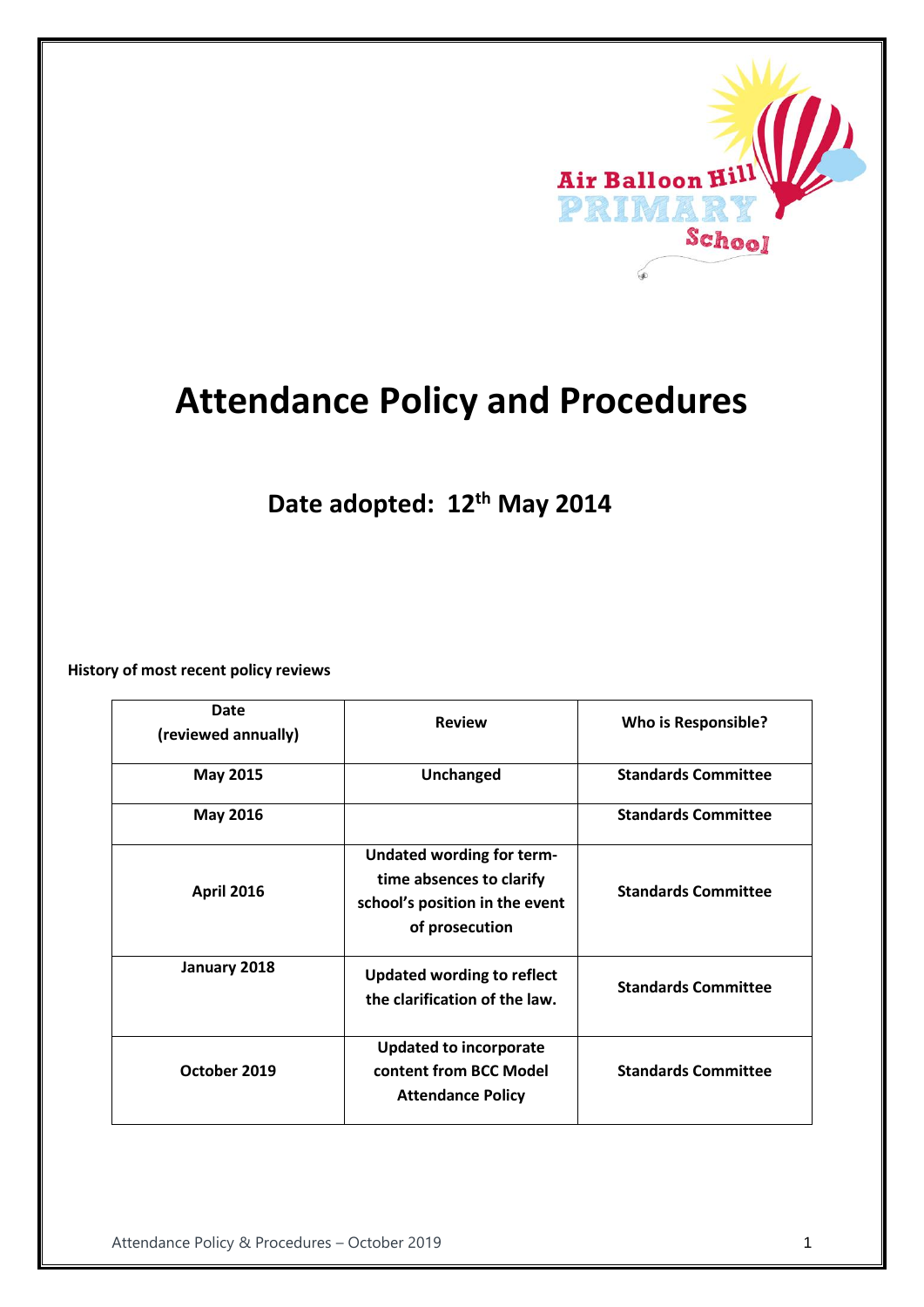# **Contents**

| 11. Support for Poor School Attendance (other than unauthorised term time leave)  13 |  |
|--------------------------------------------------------------------------------------|--|
|                                                                                      |  |
|                                                                                      |  |
|                                                                                      |  |
|                                                                                      |  |
|                                                                                      |  |
|                                                                                      |  |
|                                                                                      |  |
|                                                                                      |  |
|                                                                                      |  |
|                                                                                      |  |
|                                                                                      |  |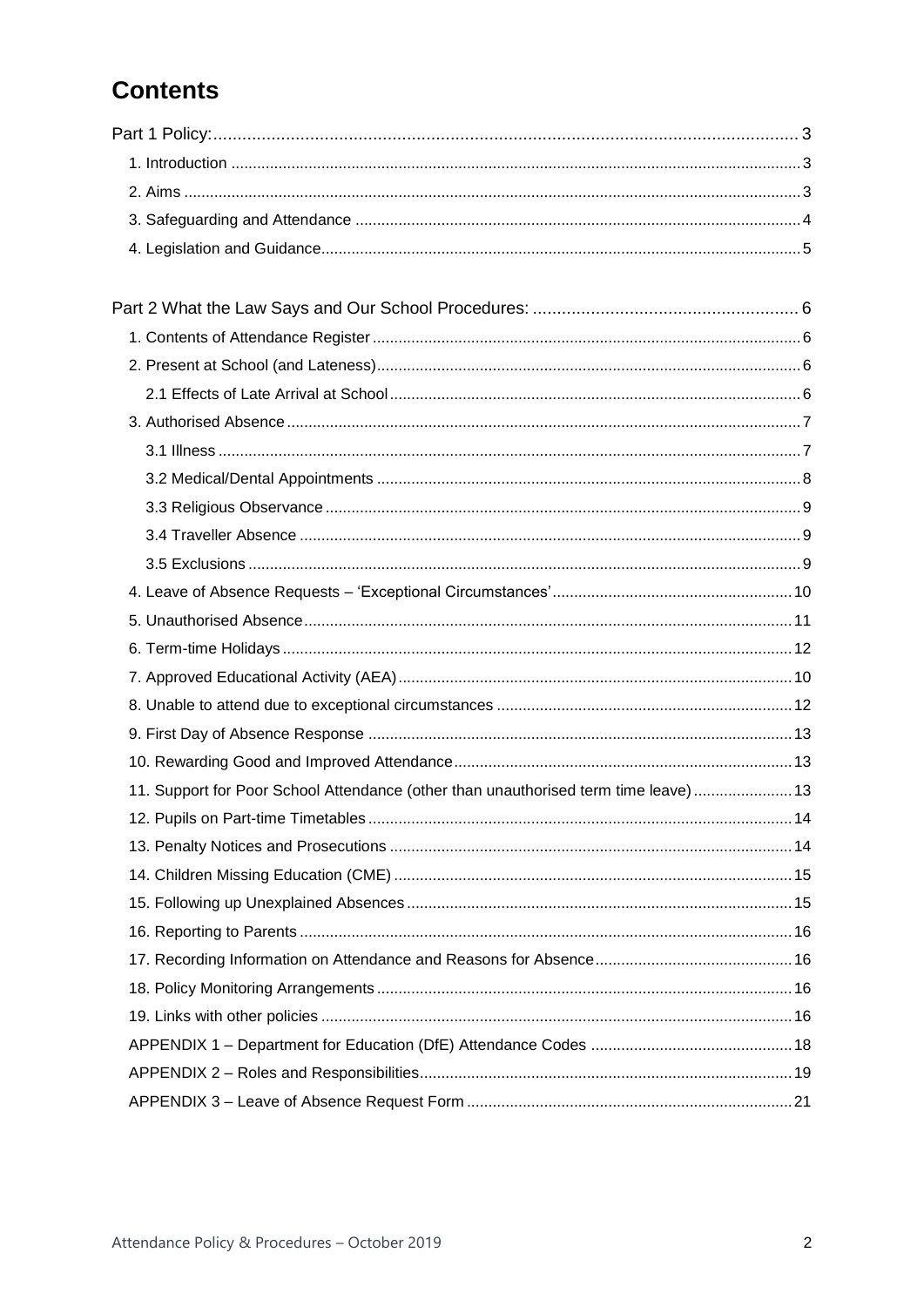### <span id="page-2-0"></span>**Part 1 Policy:**

### <span id="page-2-1"></span>**1. Introduction**

It is the aim of Air Balloon Hill Primary School that pupils should enjoy learning, experience success and realise their full potential. Our Attendance Policy reflects this and recognises that regular attendance has a positive effect on the motivation and attainment of pupils.

Any absence affects the pattern of a child's schooling and regular absence may seriously affect their learning. The Department for Education (DfE) defines a pupil as a 'persistent absentee' when they miss 10% or more schooling across the school year, for whatever reason.

### <span id="page-2-2"></span>**2. Aims**

1

Our school aims to meet its obligations with regard to school attendance by promoting good attendance; ensuring every pupil has access to the full-time education to which they are entitled; and acting early to address patterns of absence.

This policy sets out our school's position on attendance and details the procedures that all parents<sup>1</sup> must follow to report their child absent from school.

It is vital that children develop regular attendance habits at an early age, therefore the school will encourage parents of Reception children who are not yet compulsory school age, to send their children to every session that is available to them. If the child is unable to attend the school for any reason, the parent should inform the school of the reason on the first day of absence. If the school is concerned about a pupil's attendance for any reason, we will contact the parent to discuss the matter, in the first instance.

We will also support parents to perform their legal duty to ensure their children of compulsory<sup>2</sup> school age attend regularly, and will promote and support punctuality in attending lessons.

We want our pupils to attend school every day, unless they are really not well enough to. We believe that children who attend school regularly are more likely to feel settled in school, maintain friendships, keep up with their learning and gain the greatest benefit from their education. We want all our pupils to enjoy school, grow up to become emotionally resilient, confident and competent adults who are able to realise their full potential. Regular attendance and punctuality is essential in the workplace and children who are used to attending school on time, and on every occasion unless they are too unwell to attend, will be better prepared for the attendance expectations in the workplace.

 $1$  Education law defines parents as: all natural parents, whether they are married or not; any person who has parental responsibility for a child or young person; and any person who has care of a child or young person i.e. lives with and looks after the child. In this policy the term 'parent' includes parents and carers.

 $2$  A child becomes of 'compulsory school age' on the 1st January, 1st April or 1st September following their 5th birthday and ceases to be of compulsory school age on the last Friday in June of Year 11.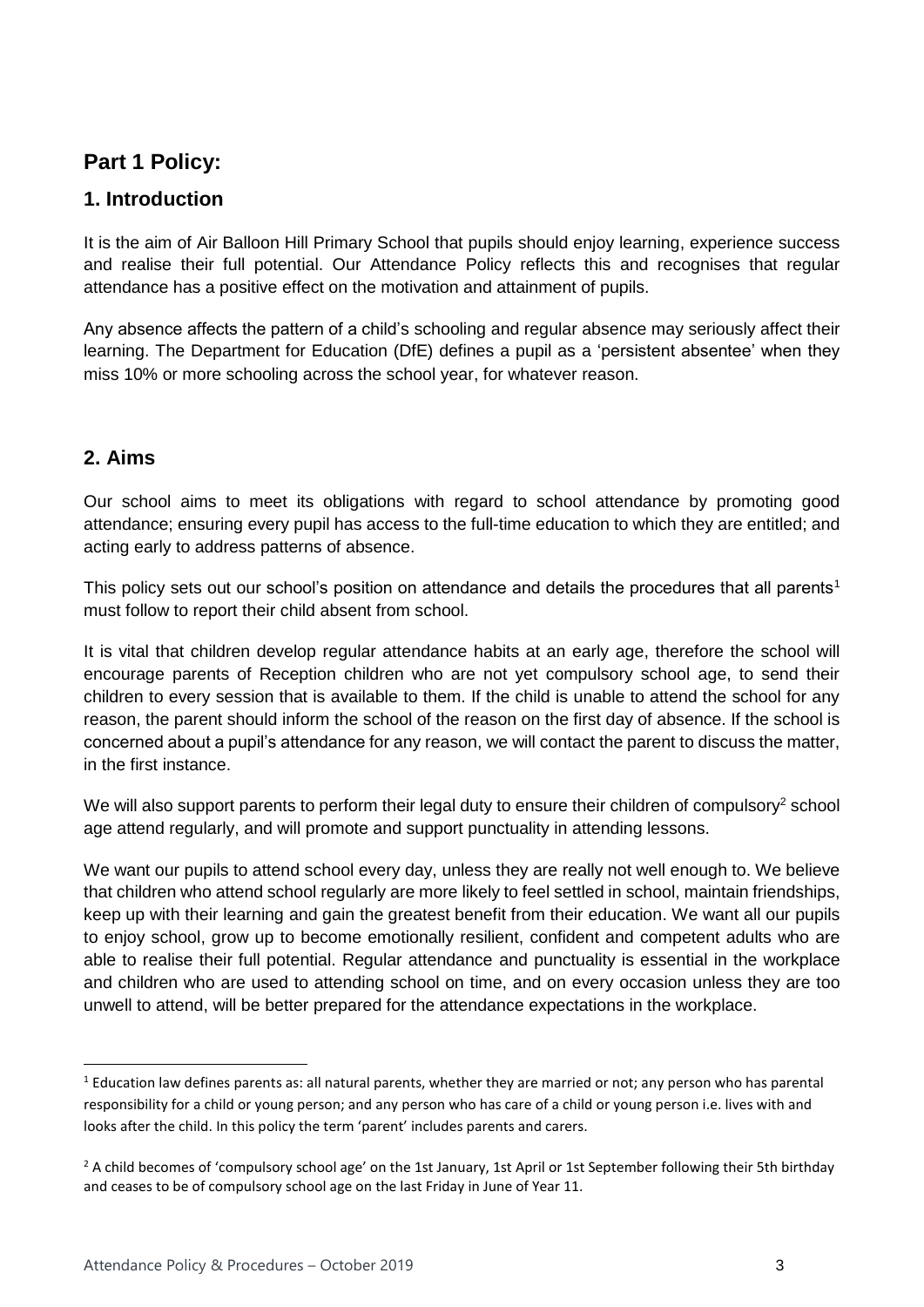In April 2017 the Supreme Court clarified the definition of regular attendance to be attendance "in accordance with the rules prescribed by the school", therefore if an absence is not authorised by the school, the pupil's attendance is deemed to be irregular.

We will do all we can to encourage our pupils to attend. We will also make the best provision we can for any pupil who needs additional support in school or who is prevented from attending school, due to a medical condition.

Please see DfE guidance documents ['Supporting pupils at school with medical conditions -](https://www.gov.uk/government/publications/supporting-pupils-at-school-with-medical-conditions--3) December [2015'](https://www.gov.uk/government/publications/supporting-pupils-at-school-with-medical-conditions--3) and ['Ensuring a good education for children who cannot attend school because of health needs-](https://www.gov.uk/government/publications/education-for-children-with-health-needs-who-cannot-attend-school)[January 2013'](https://www.gov.uk/government/publications/education-for-children-with-health-needs-who-cannot-attend-school) – or ask the school for printed copies.

We believe that one of the most important factors in promoting good attendance is the development of positive attitudes towards school. To this end, we strive to make our school a happy and rewarding experience for all children, and to foster positive and mutually respectful relationships with parents.

By promoting good attendance and punctuality we aim to:

- Make good attendance and punctuality a priority for all those involved in the school community
- Raise our pupils' awareness of the importance of good attendance and punctuality
- Provide support, advice and guidelines to parents, pupils and staff
- Work in partnership with parents
- Celebrate and reward good attendance and punctuality

#### **Effects of non-attendance**

The table below indicates how what might seem like just a few days' absence can result in children missing a significant amount of learning.

| <b>Attendance</b><br>during school | Days lost in a | <b>Which is</b>         | Over the 7 years at Primary<br>School this is equal to |                       |
|------------------------------------|----------------|-------------------------|--------------------------------------------------------|-----------------------|
| vear                               | year           | approximately           | <b>Weeks</b>                                           | <b>Terms</b>          |
| 95%                                | 9.5 Days       | 2 Weeks                 | 13 weeks                                               | 2 terms               |
| 90%                                | 19 Days        | 4 Weeks                 | $26\frac{1}{2}$ weeks                                  | 4 terms               |
| 80%                                | 38 Days        | 7 1/ <sub>2</sub> weeks | 53 weeks                                               | 1 year and 2<br>terms |

A pupil becomes a 'persistent absentee' when they miss 10% or more schooling across the school year for whatever reason. Absence at this level does considerable damage to any child's educational prospects.

### <span id="page-3-0"></span>**3. Safeguarding and Attendance**

Our school will monitor trends and patterns of absence for all pupils as a part of our standard procedures. However, we are aware that sudden or gradual changes in a pupil's attendance may indicate additional or more extreme safeguarding issues. In line with government guidance Keeping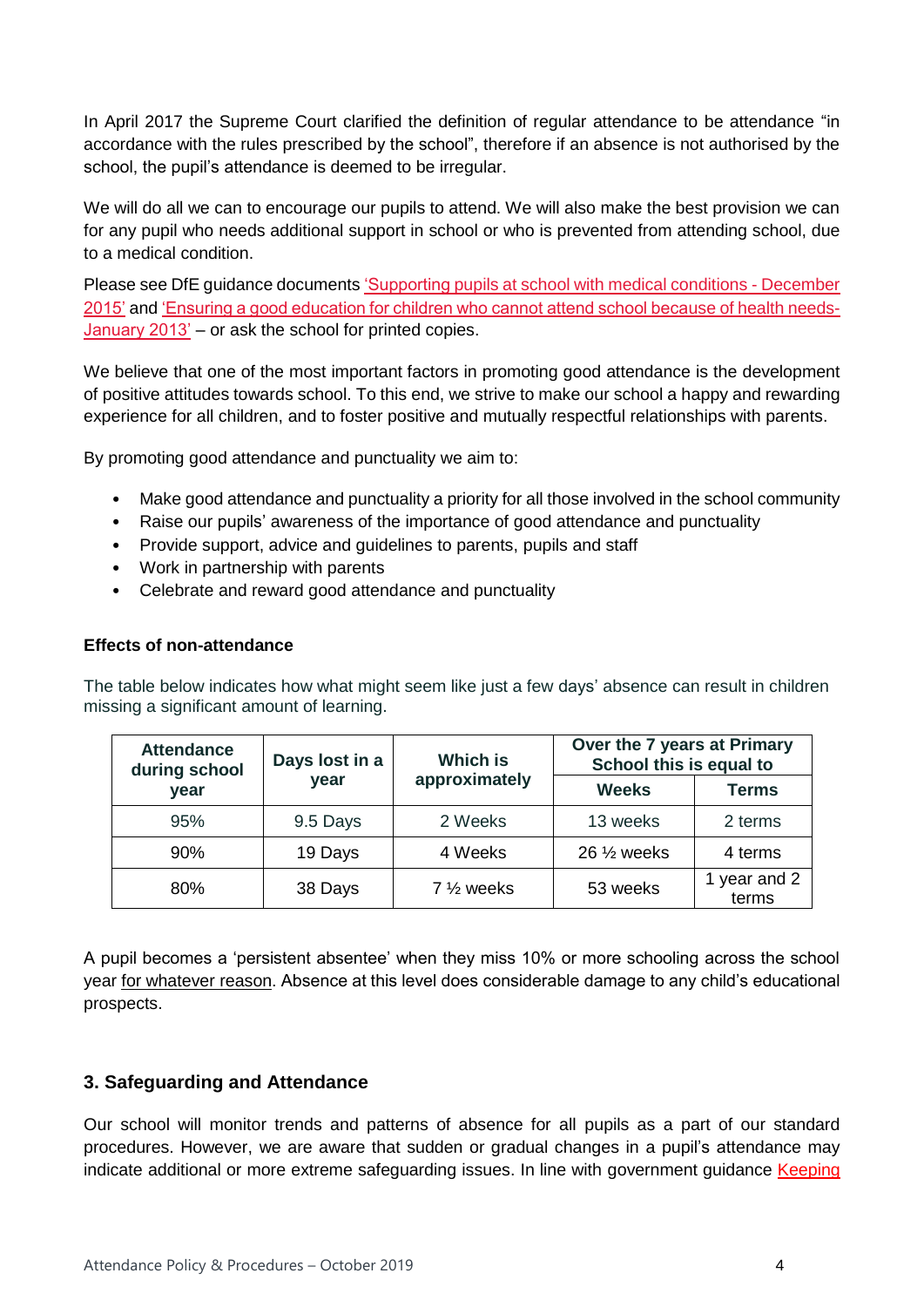[Children Safe in Education](https://www.gov.uk/government/publications/keeping-children-safe-in-education--2) (Sept 2019 version, or as updated by the DfE) we will investigate and report any suspected safeguarding cases on to the relevant authorities. As part of our safeguarding duty and our standard procedures, we will inform the Local Authority and/or the Police of the details of any pupil who is absent from school when the school cannot establish their whereabouts and is concerned for the pupil's welfare. (Please see our school's Safeguarding Policy for more information.)

### <span id="page-4-0"></span>**4. Legislation and Guidance**

This policy meets the requirements of the 2019 [school attendance guidance](https://www.gov.uk/government/publications/school-attendance) from the Department for Education (DfE), and refers to the DfE's 2015 statutory guidance on [school](https://www.gov.uk/government/publications/parental-responsibility-measures-for-behaviour-and-attendance)  [attendance parental responsibility measures.](https://www.gov.uk/government/publications/parental-responsibility-measures-for-behaviour-and-attendance) These documents are drawn from legislation setting out the legal powers and duties that govern school attendance:

- The Education Act 1996
- The Education Act 2002
- The Education and Inspections Act 2006
- The Education (Pupil Registration) (England) Regulations 2006
- The Education (Pupil Registration) (England) (Amendment) Regulations 2010
- The Education (Pupil Registration) (England) (Amendment) Regulations 2011
- The Education (Pupil Registration) (England) (Amendment) Regulations 2013
- The Education (Pupil Registration) (England) (Amendment) Regulations 2016
- The Education (Penalty Notices) (England) (Amendment) Regulations 2013

This policy also refers to the DfE's guidance on the [school census,](https://www.gov.uk/government/publications/school-census-2017-to-2018-guide-for-schools-and-las) which explains the persistent absence threshold.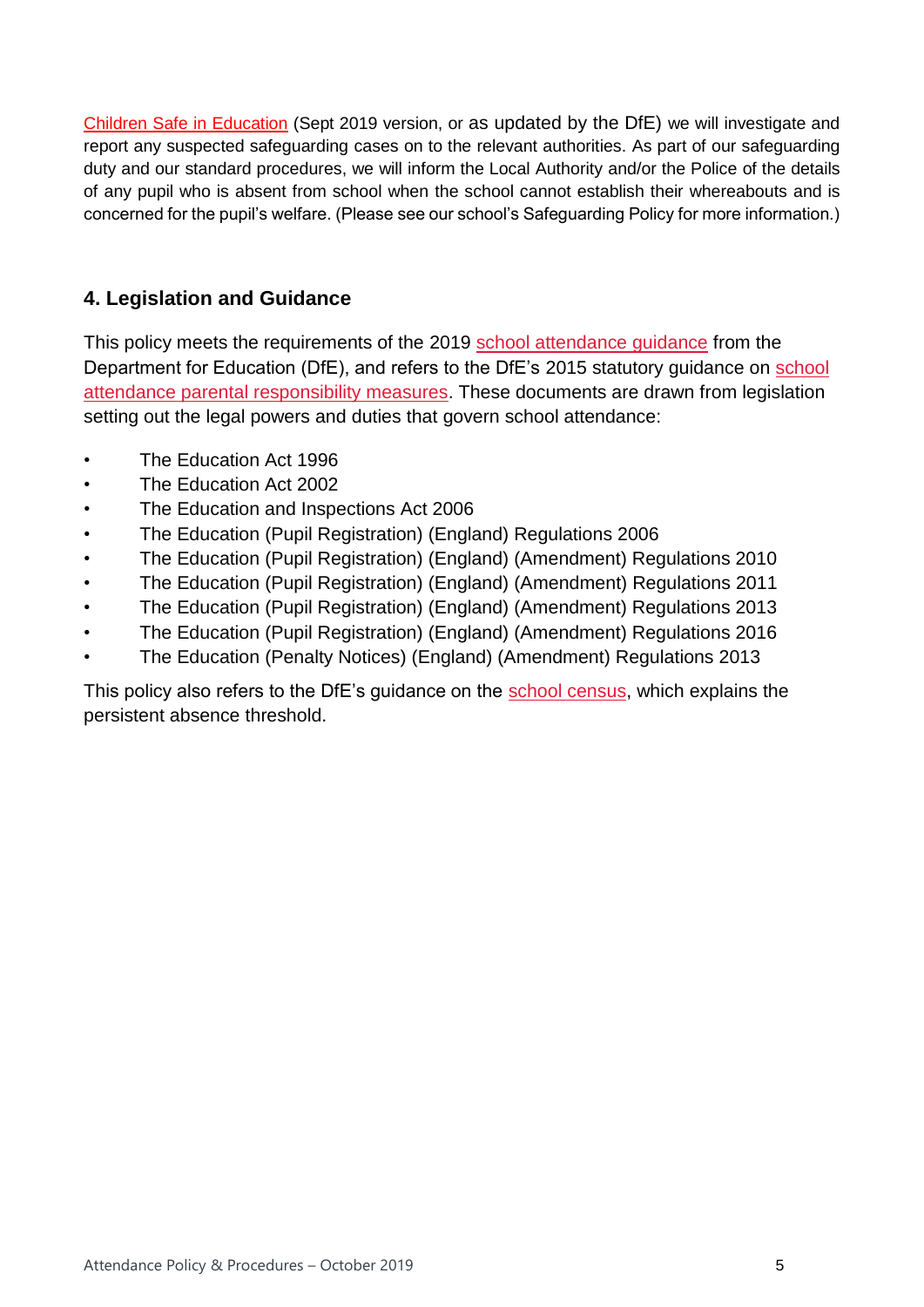## <span id="page-5-0"></span>**Part 2 What the Law Says and Our School Procedures:**

### <span id="page-5-1"></span>**1. Contents of Attendance Register**

The law makes it clear that schools must take the attendance register at the start of the first session of each school day and once during the second session. On each occasion the school must record whether each pupil is:

- Present:
- Absent:
- Attending an approved educational activity; or,
- Unable to attend due to exceptional circumstances.

Every half-day absence from school has to be classified by the school (not by the parents) as either authorised or unauthorised.

### <span id="page-5-2"></span>**2. Present at School (and Lateness)**

Pupils are marked present if they are in school when the register is taken. If a pupil leaves the school premises after registration they are still counted as present for statistical purposes.

It is the duty of parents to ensure that children attend school on time. This encourages habits of good timekeeping and lessens any possible classroom disruption.

Parents whose children are frequently late arriving at school may be asked to meet with the class teacher, Pastoral Leader, Family Support Worker or Headteacher to investigate reasons and suggest solutions to enable more punctual attendance.

Our pupils must arrive by 8.45am on each school day.

Our morning register is taken at 8.50 am and will be kept open until 9.20am

Our afternoon register is taken at 1pm (EYFS and KS1) and 1.30pm (KS2).

A pupil who arrives late but before the register has closed will be marked as late (**L**) – which counts as present.

A pupil who arrives late **after** the registers close will be marked as absent. If the pupil is late arriving due to a valid reason such as an unavoidable medical appointment, the absence will be authorised. If the pupil is late for no good reason they will be marked with the **unauthorised** absence code 'Late after registers close' (**U**). See DfE Attendance Codes – Appendix One.

### <span id="page-5-3"></span>**2.1 Effects of Late Arrival at School**

When a child arrives late to school, they miss important events like assembly, teacher instructions and introductions. Arriving late disrupts the lesson for other children and children often also feel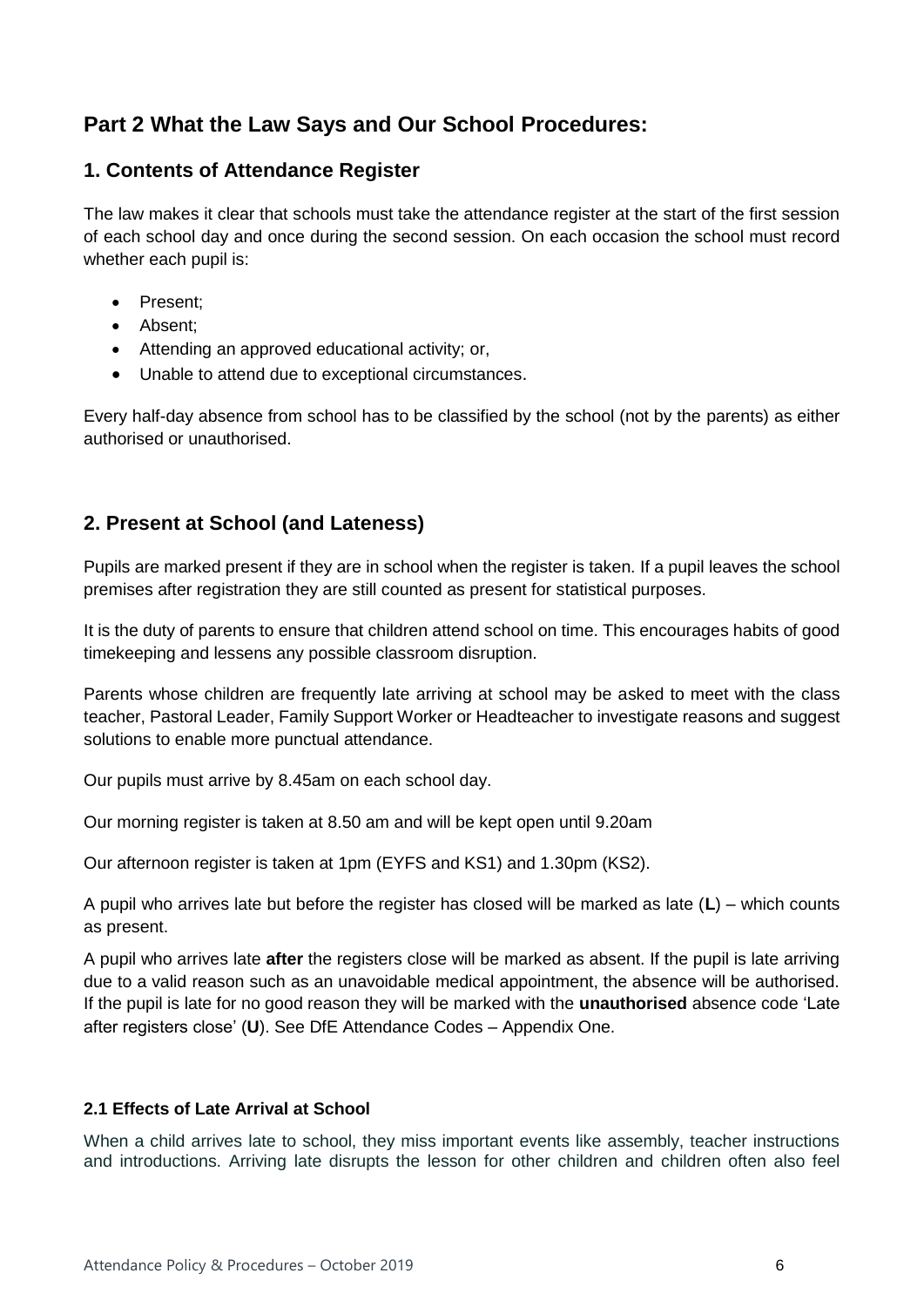embarrassed at having to enter the classroom late and can cause them unnecessary worry and stress.

The table below indicates how frequent lateness can add up to a considerable amount of learning being lost. This can seriously disadvantage children and disrupt the learning of others.

| <b>Minutes late per Day</b> | <b>Equates to Days of</b><br><b>Teaching Lost in one Year</b> | Over the 7 years at Primary<br>School this is equal to |
|-----------------------------|---------------------------------------------------------------|--------------------------------------------------------|
| 5 mins                      | 3 Days                                                        | 4 weeks                                                |
| 10 mins                     | 6 Days                                                        | 8 weeks                                                |
| 15 mins                     | 9 Days                                                        | 12 weeks                                               |

### <span id="page-6-0"></span>**3. Authorised Absence**

'Authorised absence' means that the school has either given approval in advance for a pupil of compulsory school age to be away from the school, or has accepted an explanation offered afterwards as justification for absence.

#### **The following information outlines the main circumstances where absence may be authorised by the school:**

#### <span id="page-6-1"></span>**3.1 Illness**

In most cases, absences for illness which are reported by following the school's absence reporting procedures will be authorised. That is unless the school has a genuine concern about the authenticity of the illness.

The school follows the DfE School Attendance Guidance which states that if the authenticity of the illness is in doubt, the school may ask the parent to provide medical evidence, such as a prescription, appointment card, or other appropriate form of evidence. We will not ask for medical evidence unnecessarily. In some instances, the school may ask the parent to obtain a letter from a GP, or the school may seek parental permission to contact the pupil's GP directly.

If the school is not satisfied about the authenticity of the illness, the absence will be recorded as unauthorised.

Where a pupil has a high level and/or frequency of absence, the school may require medical evidence of some description in order to authorise any future medical absences. If this is the case, the school will make the parent/s aware of this expectation in advance.

The reporting of absence due to illness remains the responsibility of the parent. Absences due to illness which have **not** been reported to the school by the parent on the first day of absence may not be authorised.

It is school policy that where a child has been sent home from school or absent due to vomiting or diarrhoea, they must not return to school until 48 hours after the last episode to reduce the risk of infection to other children and adults at the school.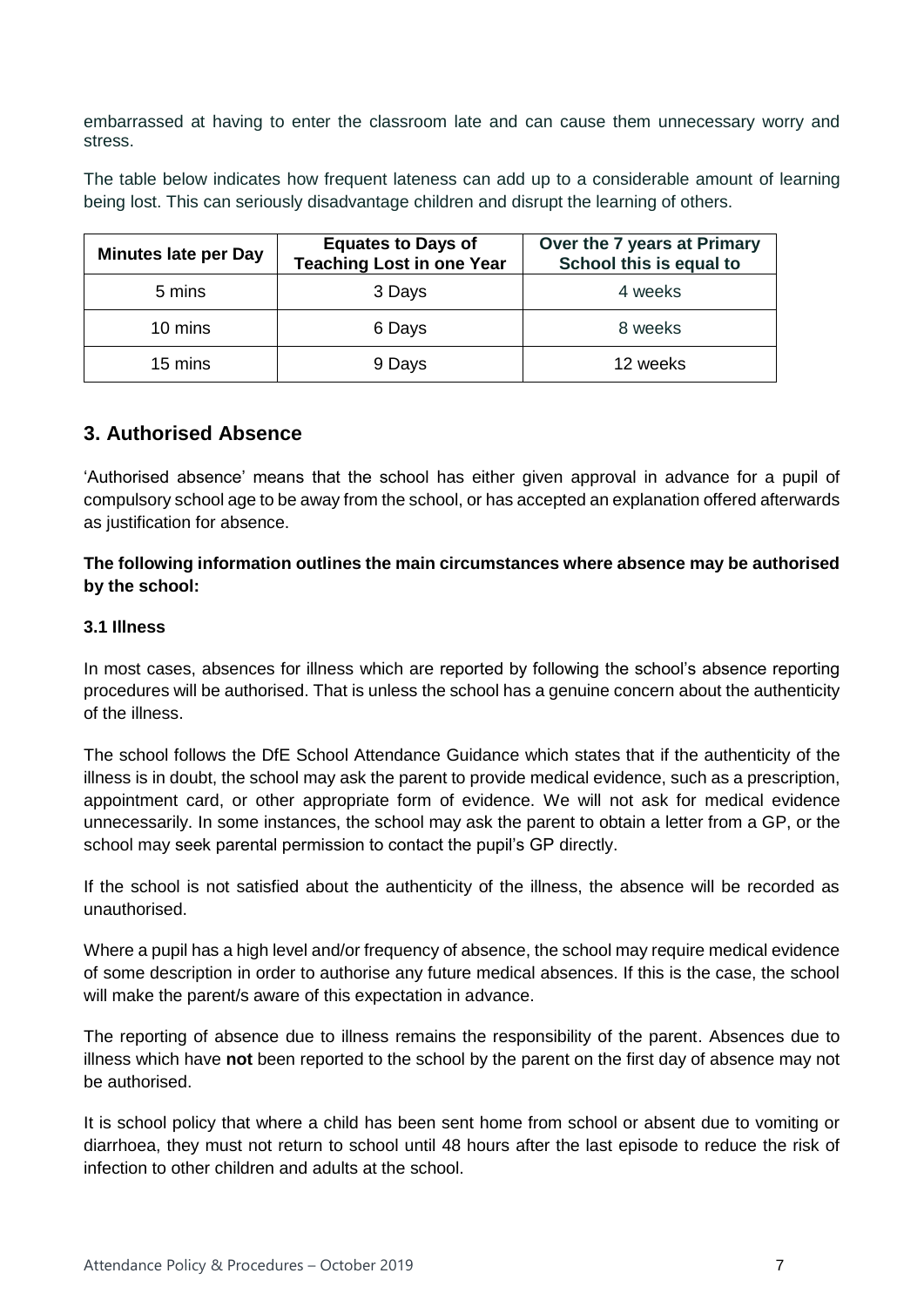#### **3.1.1 Reporting Absence**

If your child is absent from school due to illness you must use the **Notify Absence** option on the ParentMail App or telephone the school using the absence reporting line:

#### **0117 903 0077 option 1**

All absences must be notified before 9.30am or it may not be authorised.

If a child is absent for more than one day, the parent should contact the school each day to provide an update on the child's condition, unless otherwise agreed by the school.

#### **3.1.2 Mental Health and Wellbeing**

Parents who have concerns about their child's mental wellbeing can contact our school's Designated Safeguarding Lead for further information on the support available.

Parents should also contact their GP or the NHS Helpline by phoning telephone number 111 for advice if they are concerned. In case of emergency parents should dial 999.

### **3.1.3 Pupils taken ill during the school day**

If a pupil needs to be sent home due to illness, this should be by agreement with an appropriately authorised member of school staff. In such circumstances, the pupil must be collected from the school office by a parent or another authorised adult, and signed out. No pupil will be allowed to leave the school site without parental confirmation.

### <span id="page-7-0"></span>**3.2 Medical/Dental Appointments**

Parents should try to make appointments outside of school hours wherever possible. Where appointments during school time are unavoidable, the pupil should only be out of school for the minimum amount of time necessary for the appointment. It is not acceptable for a child to miss a whole day's schooling for an appointment, unless absolutely necessary, in which case the school will need an explanation as to why this is.

If a pupil must attend a medical appointment during the school day, they must be collected from the school office by the parent or another authorised adult, and signed out. No pupil will be allowed to leave the school site without parental confirmation.

Advance notice is required for medical or dental appointments, unless it's an emergency appointment, and must be supported by providing the school with sight of, or a copy of, the appointment card or letter – only then will the absence be authorised.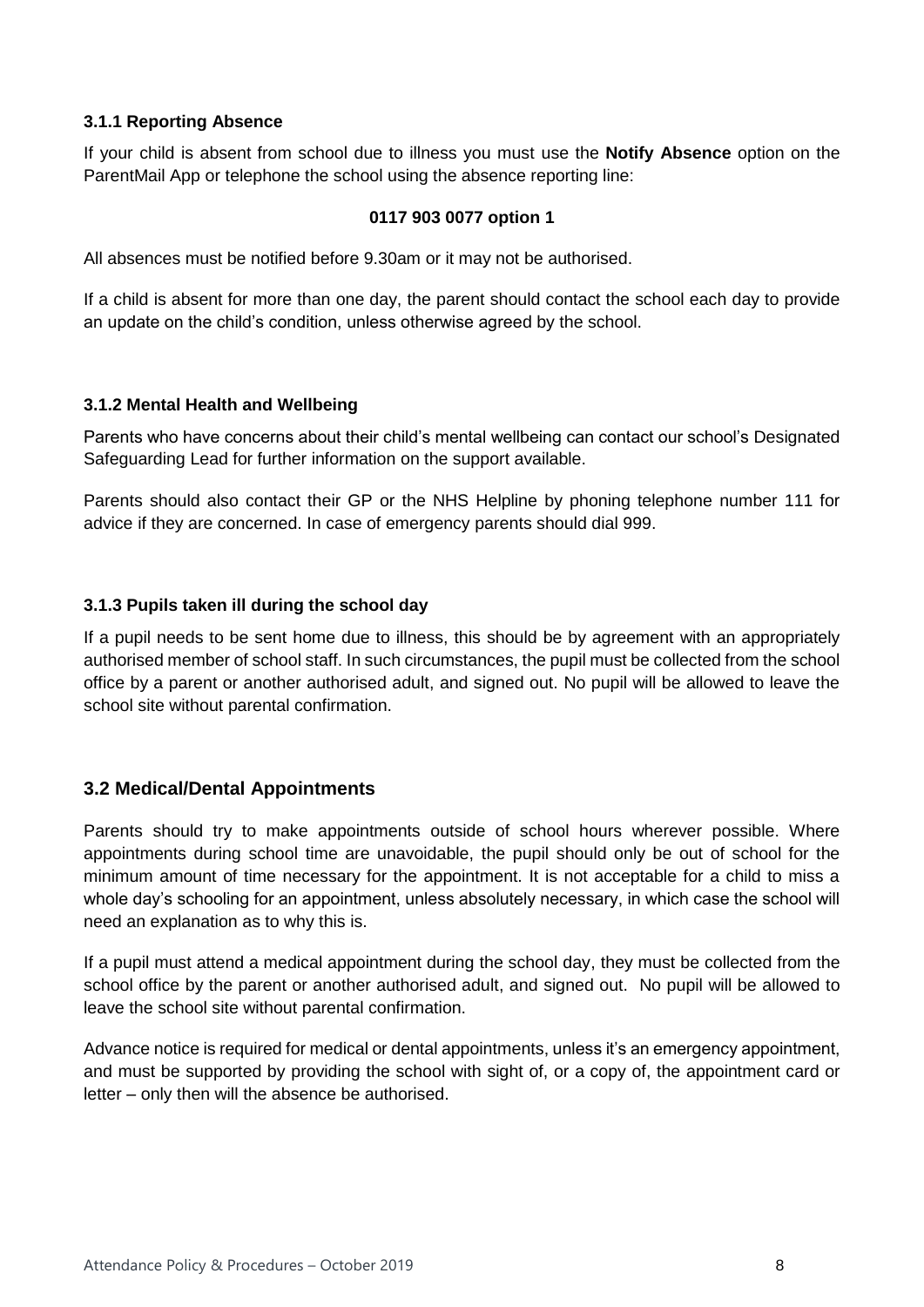### <span id="page-8-0"></span>**3.3 Religious Observance**

Our school acknowledges the multi-faith nature of the school community and recognises that on some occasions, religious festivals may fall outside of school holidays or weekends. In accordance with the law, the school will authorise one day's absence for a day exclusively set apart for religious observance by the religious body to which the parent belongs. Should any additional days be taken, these will be recorded in the register as unauthorised absence. If necessary, the school will seek advice from the parents' religious body, to confirm whether the day is set apart.

Absences for children whose parents/carers wish them to avoid religious elements of the curriculum (for example visits to the Church at Christmas and Easter or school trips to the Hindu Temple) will not be authorised as the school makes alternative provision for those children to remain in school.

### <span id="page-8-1"></span>**3.4 Traveller Absence**

The school will authorise the absence of a Traveller pupil of no fixed abode who is unable to attend school because they are travelling with their parent who is engaged in a trade or business of such a nature as to require him to travel from place to place. This is subject to certain limits, depending on the child's age and number of sessions absent. The school will discuss cases individually with Traveller parents as necessary. Parents should let the school know of their plans as far in advance as possible. Authorised Traveller absence will be recorded appropriately in the register.

To help ensure continuity of education for Traveller children, wherever possible, the child should attend school elsewhere when their family is travelling for occupational purposes. In which case the child will be dual registered at that school and this school, which is their 'main' school.

Children from Gypsy, Roma and Traveller communities whose families do not travel for occupational purposes are expected to register at school and attend as normal. They are subject to the same rules as other children in terms of the requirement to attend school regularly.

### <span id="page-8-2"></span>**3.5 Exclusions**

If the school decides to send a pupil home due to their behaviour, this will be recorded as an Exclusion. The school will follow the current [DfE's statutory guidance on exclusions.](https://www.gov.uk/government/publications/school-exclusion)

Any exclusion must be agreed by the Headteacher.

The school will notify the parent of the exclusion. If the pupil is a Child in Care, the school will notify the pupil's carer, social worker and the HOPE Virtual School. In other instances, where a pupil is open to Children's Social Care for any reason, the school will also inform their allocated social worker.

<span id="page-8-3"></span>The pupil must be collected from the school office by the parent or another authorised adult, and signed out. No pupil will be allowed to leave the school site without parental confirmation.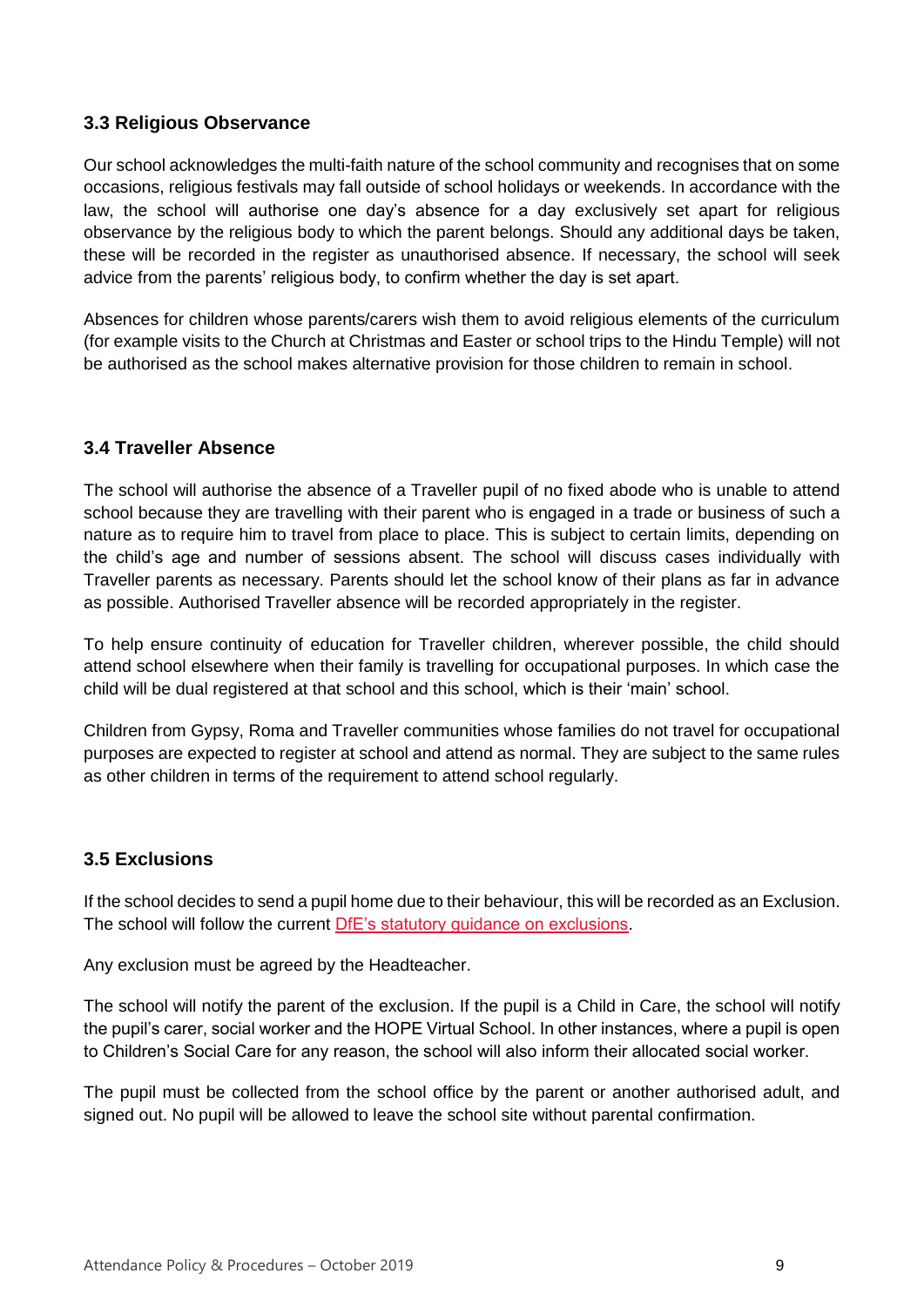### **4. Approved Educational Activity (AEA)**

When pupils are attending educational activities off the school site that have been approved by the school, the register will be marked to show this is the case. (See DfE 2016 School Attendance guidance document (link in the Legislation and Guidance section, or at the end of this policy, or ask the school for a printed copy.) If a pupil is attending an alternative education provider such as another school, or Pupil Referral Unit, for part or all of their education, our school will make arrangements for the pupil to be dual registered at the other setting and mark our registers accordingly.

If a pupil is attending an alternative education provider, which is not a school or Pupil Referral Unit, for part or all of their education, we will mark the sessions which the pupil attends the alternative setting as code B (off-site educational activity). The school expects the alternative education provider to notify us of any absences by individual pupils, to ensure we become aware of any attendance concerns as soon as possible and take follow up action as necessary**.** Attendance updates will be provided on a weekly basis, or more frequently if agreed with the alternative setting.

Any attendance concerns will be followed up by us, in conjunction with the ALP.

### <span id="page-9-0"></span>**5. Leave of Absence Requests – 'Exceptional Circumstances'**

#### **The law does not grant parents the automatic right to take their child out of school during term time.**

Only exceptional circumstances warrant an authorised leave of absence. The school will consider each application individually, taking into account the specific facts and circumstances and relevant background context behind the request. The request must be made by the parent with whom the child normally lives, and permission must be sought in advance. Our school can only consider requests from the parent with whom the child normally lives and reserves the right to issue Penalty Notices to both parents for the absence, even if the parent with whom the child normally lives is not the parent taking the child out of school.

The school will not grant leave of absence unless there are exceptional circumstances. The school must be satisfied that there are exceptional circumstances, based on the individual facts and circumstances of the case; following consultation with other staff as required, including the Designated Safeguarding Lead. Where a leave of absence is granted, the school will determine the number of days the pupil can be away from school. A leave of absence is granted entirely at the school's discretion.

Circumstances which could be authorised include significant family emergencies or funerals. However, parents will also be aware that, wherever possible, it can be better for children to continue to attend school normally during difficult family times.

The definition of an **Exceptional Circumstance** would be an absence that is **rare, significant, unavoidable and short**. By unavoidable, we mean an event that could not reasonably be arranged at another time.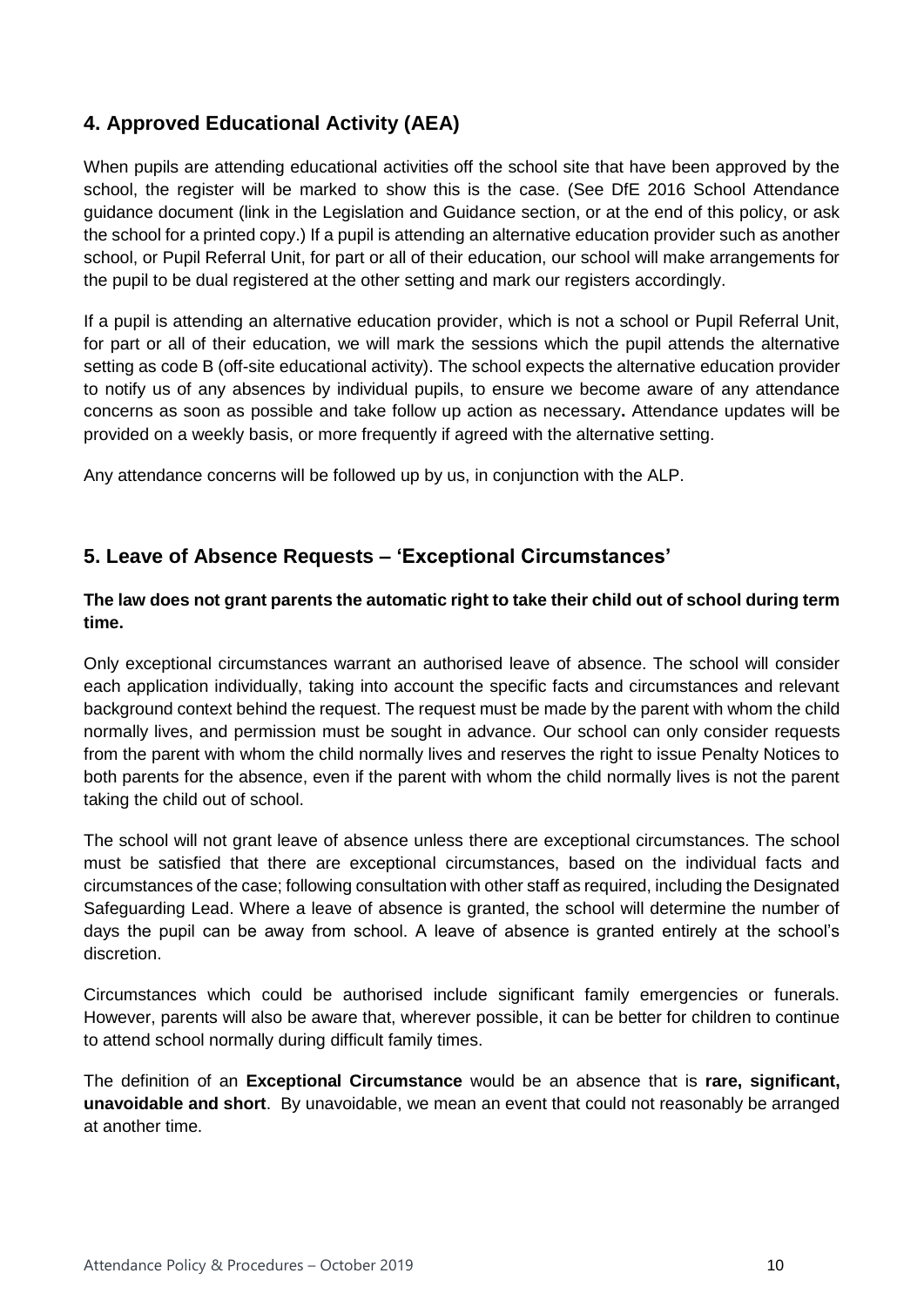Parents should complete a Leave of Absence Request form which is available from the school). The request should be submitted as soon as it is anticipated; and wherever possible, at least **four weeks**  before the absence. **Although such absence may be unauthorised, it is better that we know your child is safe, rather than missing.** Please be aware that you may be required to provide us with additional evidence in order to support your request. If we have any concerns about possible safeguarding risks such as risk of FGM or Forced Marriage, we will follow the necessary protocols. (Please see our school's Safeguarding Policy for more information.)

All requests for a term-time absence must be made in writing using the school's Leave of Absence Request form (Appendix 3). Applications must be made at least 10 school days before the absence is due to start. The law does not allow schools to give retrospective approval for term-time absences and therefore if parents do not apply for a leave of absences in advance, the absence must be recorded in the register as unauthorised.

Only in very exceptional circumstances will an absence of more than 10 days be considered and in reviewing such requests, the Headteacher will take into account cultural needs and family circumstances. Extended leave of absence will only be considered once during the child's primary education.

### <span id="page-10-0"></span>**6. Unauthorised Absence**

Unauthorised absence is where a school is not satisfied with the reasons given for the absence or where a pupil is absent from school without the permission of the school – including for a term-time holiday. Whilst parents can provide explanations for absences, it is the school's decision whether to authorise the absence or not. Unauthorised absences may result in Legal Sanctions.

Unauthorised absence includes:

- Absences which have never been properly explained
- Pupils who arrive at school too late to get a mark
- Family holiday or holiday to visit relatives
- A pupil or family member's birthday
- Attending a wedding or other celebration (including weddings taking place abroad)
- Shopping
- Having a hair-cut
- Closure of a sibling's school or class (for example because of strike action)
- Illness where the child is considered well enough to attend school
- Looking after the house
- Waiting at home for a washing machine to be mended, or a parcel to be delivered
- Looking after siblings or sick relatives
- Unable to get up in the morning
- Long weekends and holidays in term time (unless very exceptional circumstances are agreed in writing, in advance by the school)
- In the case of term time leave if a pupil is kept away from school longer than was agreed, the additional absence is unauthorised

Please note that this list is not exhaustive.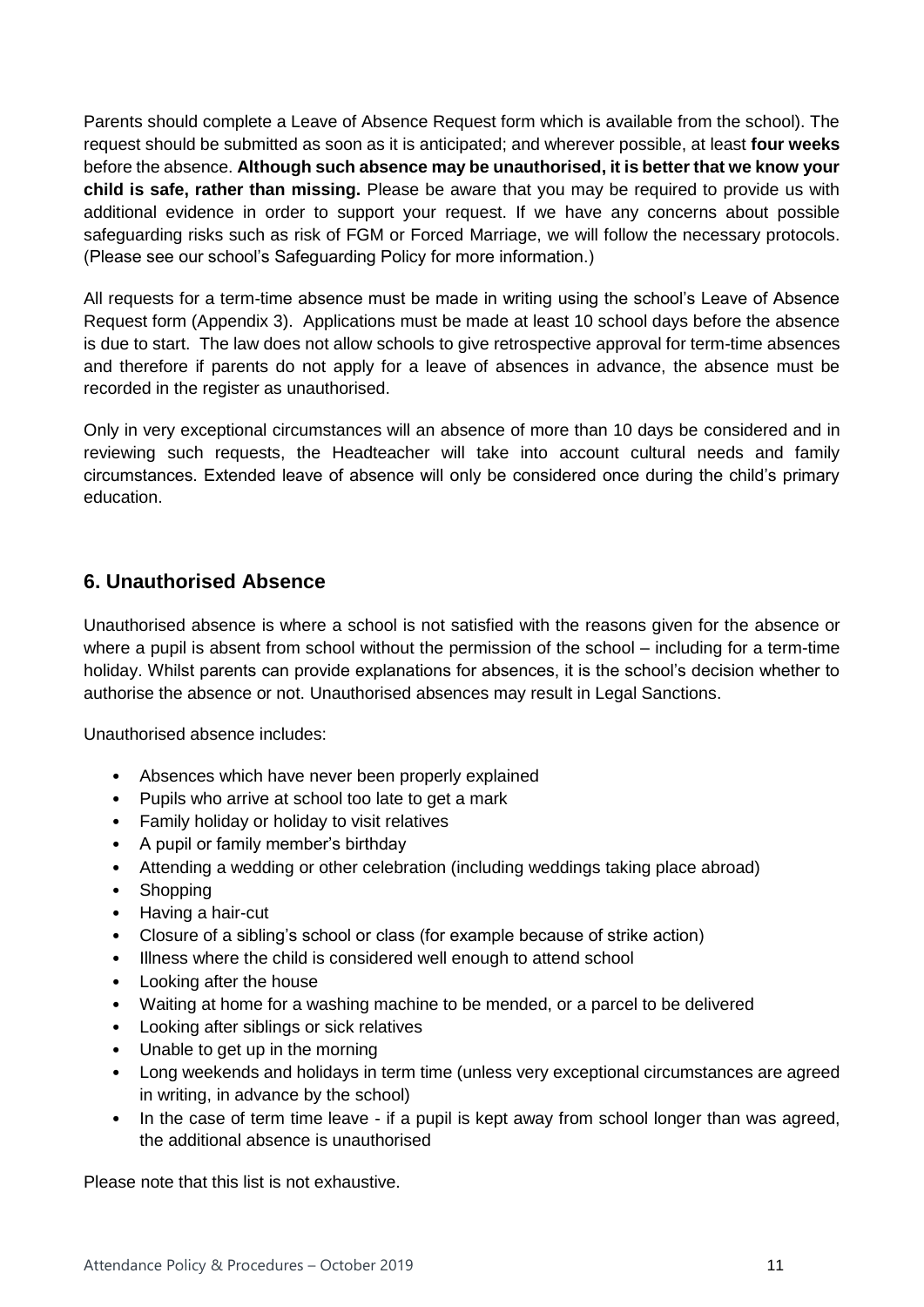### <span id="page-11-0"></span>**7. Term-time Holidays**

Absences from school for the purposes of a term-time holiday will not be authorised. Term-times are for education – children and families have 175 days off school every year to spend time together, including weekends and school holidays.

The Headteacher may consider authorising a leave of absence if the reason is considered by the Headteacher to be an Exceptional Circumstance. By exceptional we mean rare, significant, unavoidable and short. By unavoidable, we mean an event that could not reasonably be arranged at another time.

The Headteacher will not normally consider any of the reasons below as an Exceptional Circumstance and any requests for a Leave of Absence for these reasons will not normally be authorised and may result in Penalty Notices being issued to parents/carers:

- Family holiday or holiday to visit relatives
- Cheaper cost of a holiday / flights / accommodation during term-time than during the school holidays
- Availability of the desired holiday accommodation or location
- Weather conditions in the desired holiday location
- A holiday being booked by or paid for by someone else as a gift
- Overlapping a holiday with the beginning or end of a school holiday period
- Attending a wedding (including if that wedding is taking place abroad)
- Parents inability to secure a holiday from work during school holiday periods

Please note that this list is not exhaustive

### <span id="page-11-1"></span>**8. Unable to attend due to exceptional circumstances (as set out in the law and DfE guidance)**

In accordance with DfE school attendance guidance, our school will record pupils as 'Unable to attend due to exceptional circumstances' in the following circumstances (such circumstances are not recorded as absences):

- Our school site, or part of it, is closed due to an unavoidable cause
- The transport provided by our school or the Local Authority is not available and the pupil's home is not within statutory walking distance. (See the DfE's ['Home to school travel and](https://www.gov.uk/government/publications/home-to-school-travel-and-transport-guidance)  [transport'](https://www.gov.uk/government/publications/home-to-school-travel-and-transport-guidance) guidance document, or ask the school for a printed copy.)
- A local or national emergency has resulted in widespread disruption to travel which has prevented the pupil from attending school.
- The pupil is in custody, but still on the school roll. (If the school has evidence that the pupil is attending educational activities we can record those sessions as 'present at approved educational activity'.)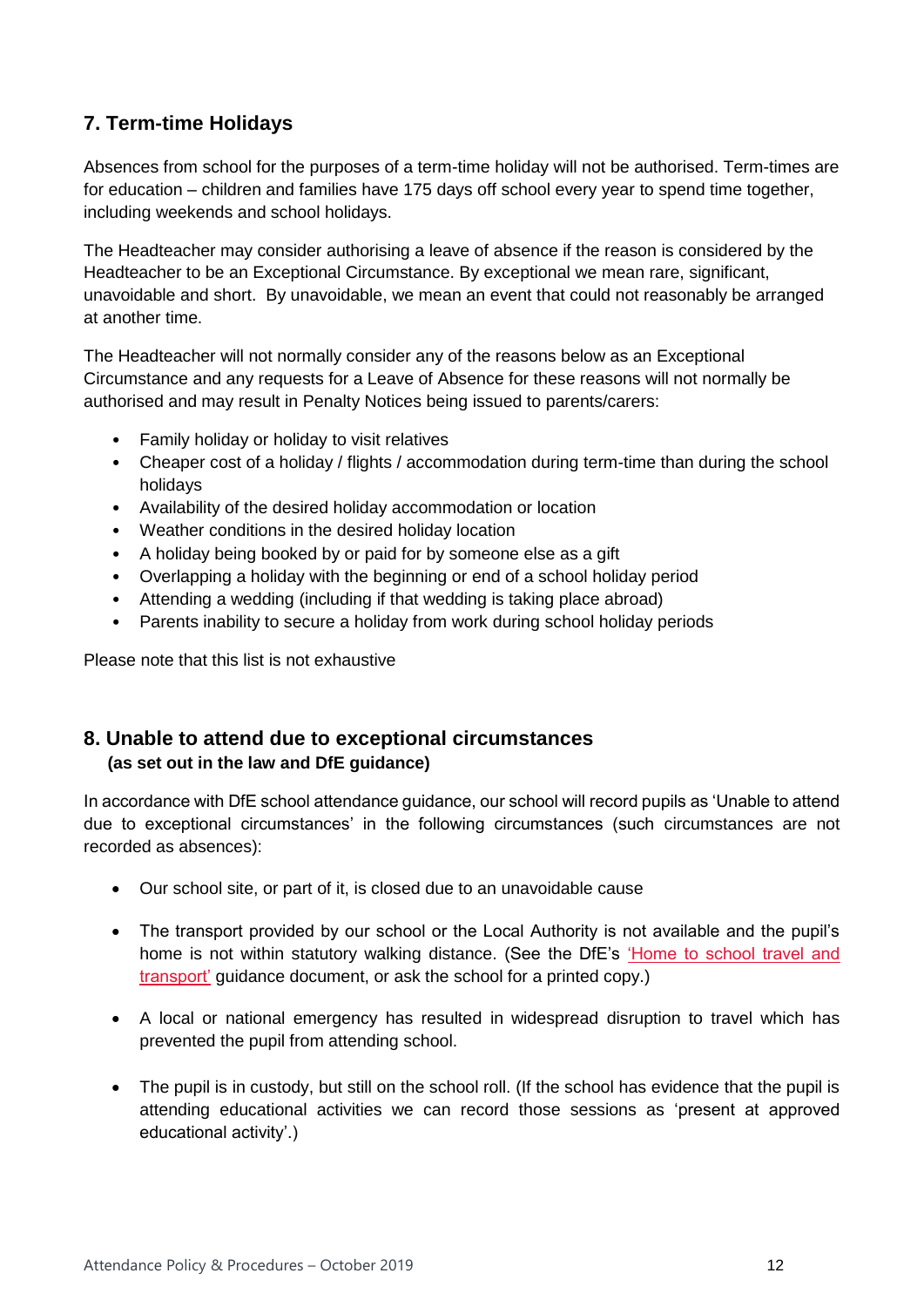### <span id="page-12-0"></span>**9. First Day of Absence Response**

A list is kept in the school office of children who walk to school on their own and if they don't arrive, parents/carers are contacted as a priority. Parents who wish to add their child to this list should speak to staff in the school office.

Where a child fails to attend school and no reason has been provided by the parent, the school will make every effort to contact the parents/carers to ascertain the reason for the absence. However, parents should be aware that the reporting of absence due to illness remains the responsibility of the parent.

Where we are unable to speak to a child's parent or carer on their first day of absence, we will try a child's other emergency contacts and therefore request that parents give us the names of at least 2 other adults who can be contacted in the event of an emergency.

If the school is unable to contact any of the emergency numbers provided, and is concerned for the welfare of the pupil, we may request a Welfare Check from the police.

### <span id="page-12-1"></span>**10. Rewarding Good and Improved Attendance**

To help focus on good attendance the school will:

- Give certificates for 100% attendance at the end of Terms 2, 4 and 6 and for the whole year at the end of Term 6
- Provide parents with a copy of their child's attendance percentage in their tri-annual school reports
- Provide parents with a copy of their child's Attendance Certificate for the year at the end of Term 6
- Include, in the weekly newsletter, the attendance for each class for the week
- Write to parent and carers when there has been an improvement in attendance

### <span id="page-12-2"></span>**11. Support for Poor School Attendance (other than unauthorised term time leave)**

Sometimes pupils can be reluctant to attend school. We encourage parents and pupils to be open and honest with us about the reason for the pupil's absence. If a child is reluctant to attend, it is never better to cover up their absence or for a parent to give in to pressure to let the child stay at home. This can give the impression to the child that attendance does not matter and can make things worse. As a school, we need to understand the reasons why a pupil is reluctant to attend in order to be able to support pupils and parents in the best way.

When we have concerns about the attendance of a pupil, we will do our best to make the parent/s aware of the concerns about their child's attendance and give them the opportunity to address this. However, if parents do not make use of the support offered and improve their child's attendance to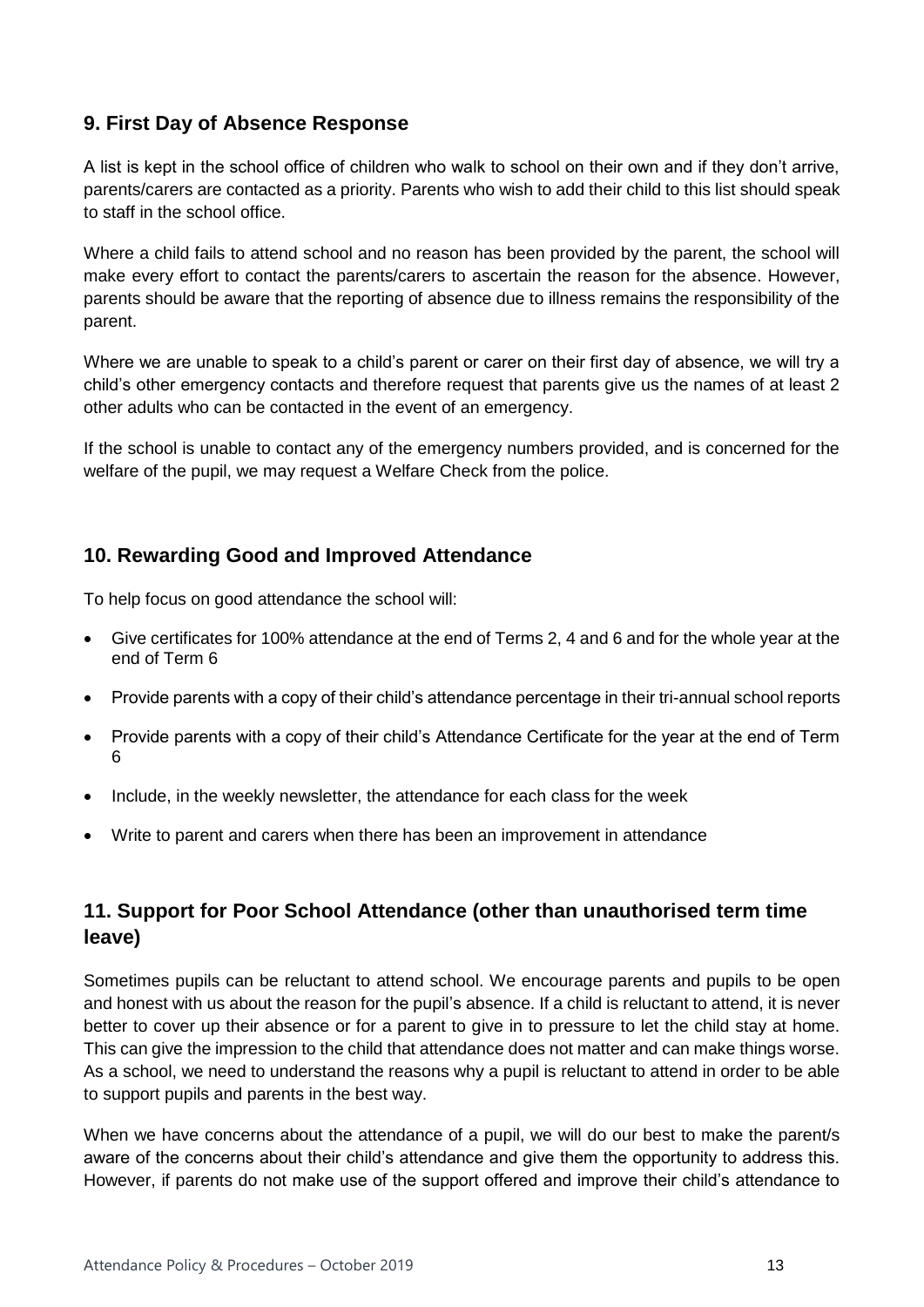an acceptable level, this may result in legal sanctions. Where there are no genuine reasons for the absences, parents may be asked to meet with the class teacher, Pastoral Leader or Family Support Worker to discuss the matter. In some cases, this may result in a formal action plan being produced in the form of an Attendance Contract.

If our school refers a case of poor school attendance to the Local Authority for legal sanctions, we will show that we have warned the parent/s that they are at risk of receiving a Penalty Notice or other legal sanction. This will at least be evidenced via the sending of a warning letter.

We will not usually request legal sanctions from the Local Authority in cases where poor attendance is symptomatic of complex family circumstances. In such circumstances our school will take a holistic approach to the issue, and involve other agencies as necessary. The exception to this will be where parents fail to accept or engage with support offered by the school and/or other agencies, or fail to implement the suggested changes. Again, when referring for legal sanctions, we will show that we have warned the parent/s that they are at risk of receiving a Penalty Notice or other legal sanction.

If our school has safeguarding concerns about a pupil who is absent we will share information with other agencies as we deem necessary.

### <span id="page-13-0"></span>**12. Pupils on Part-time Timetables**

Pupils are entitled to a full-time education, suitable to their age, ability and aptitude, and any special educational needs or disabilities that they may have.

If, for any reason, our school is unable to provide a pupil with a full-time education due to the pupil's needs, we will work with the pupil, parent and other agencies where appropriate, to come to a mutually convenient arrangement. Any part-time timetables will be for the shortest amount of time possible, whilst arrangements are made to support the pupils' return to a full-time timetable.

### <span id="page-13-1"></span>**13. Penalty Notices and Prosecutions**

Parents have a legal responsibility to ensure that their child attends school on a regular basis. It is a criminal offence under Section 444 of the Education Act 1996 to fail to secure regular attendance of a registered pupil at the school. This applies to both resident and non-resident parents who may both be subject to legal sanctions if their child fails to attend school regularly. It also applies to others who may not be the parent, but may have day to day care of the child.

Unauthorised absence from school can result in a number of different outcomes for parents and children. Each case is considered individually.

Under section 444 of the Education Act 1996, if a child of compulsory school age, who is a registered pupil at a school, fails to attend regularly at the school his/her parent(s) are guilty of an offence. Parents with more than one school aged child need to be aware that each child's irregular attendance is dealt with as a separate matter.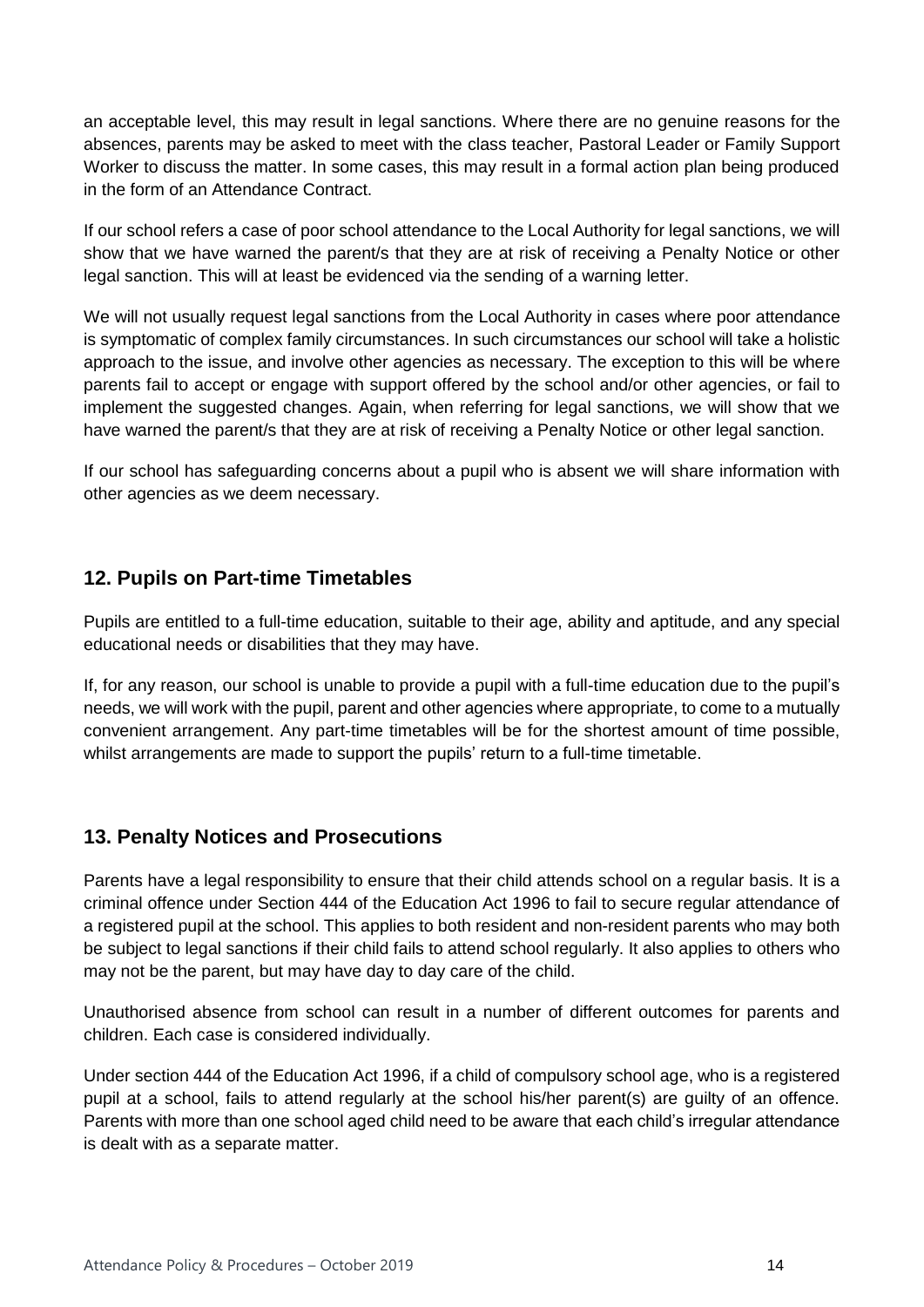The school will refer cases of unauthorised absence that meet the threshold for a Penalty Notice to the Local Authority for legal action, unless there are reasonable grounds for not doing so. The outcome of a referral to the Local Authority may be a Penalty Notice or Prosecution.

Penalty Notices are intended as a sanction for low level offences and a tool to support improved school attendance. They are an alternative to prosecution, and may not be issued if prosecution is considered to be a more appropriate response to a pupil's irregular attendance.

A pupil's irregular attendance (which includes unauthorised absence from school) could result in one of the following:

- 1. A Penalty Notice. The penalty is £60 payable within 21 days, rising to £120 if paid between 22 and 28 days. (Failure to pay will result in prosecution.)
- 2. Prosecution.

Prosecution could lead to fines up to £2500 and /or 3 months' imprisonment. (See link to the DfE's statutory guidance on 'School attendance parental responsibility measures' and Bristol City Council's Penalty Notice Code of Conduct, available here: [https://www.bristol.gov.uk/schools-learning-early](https://www.bristol.gov.uk/schools-learning-early-years/education-welfare)[years/education-welfare](https://www.bristol.gov.uk/schools-learning-early-years/education-welfare) or ask the school for printed copies.)

Penalty Notices and prosecution proceedings are issued to each parent with responsibility for the child and are issued for each child with irregular attendance. For example, in the case of Penalty Notices, if two siblings had irregular school attendance, and there were two parents with responsibility for the children, four Penalty Notices would be issued. Penalty Notices cannot be paid in instalments.

### <span id="page-14-0"></span>**14. Children Missing Education (CME)**

Our school will add and delete pupils from roll in line with the law. The school will follow Bristol City [Council's Children Missing Education guidance,](https://www.bristol.gov.uk/schools-learning-early-years/children-missing-education-cme) and make CME and Pupil Tracking referrals as appropriate. The school will seek advice from the Children Missing Education Officer if unsure about any individual cases: [childrenmissingeducation@bristol.gov.uk](mailto:childrenmissingeducation@bristol.gov.uk)

### <span id="page-14-1"></span>**15. Following up Unexplained Absences**

Where no contact has been made with the school, the school will contact parents by email or telephone to try and establish the reason for a child's absence. When we establish the reason for the absence, we will mark it as authorised or unauthorised depending on the reason for the absence. If we are unable to establish the reason for absence within 2 school days, we will make the absence as unauthorised, using the **O** code. If we are concerned about a pupil's absence and are unable to contact the parent/s, we may contact the pupil's emergency contacts and/or other professionals or contacts of the family who we reasonably expect may be able to advise us of the pupil's whereabouts.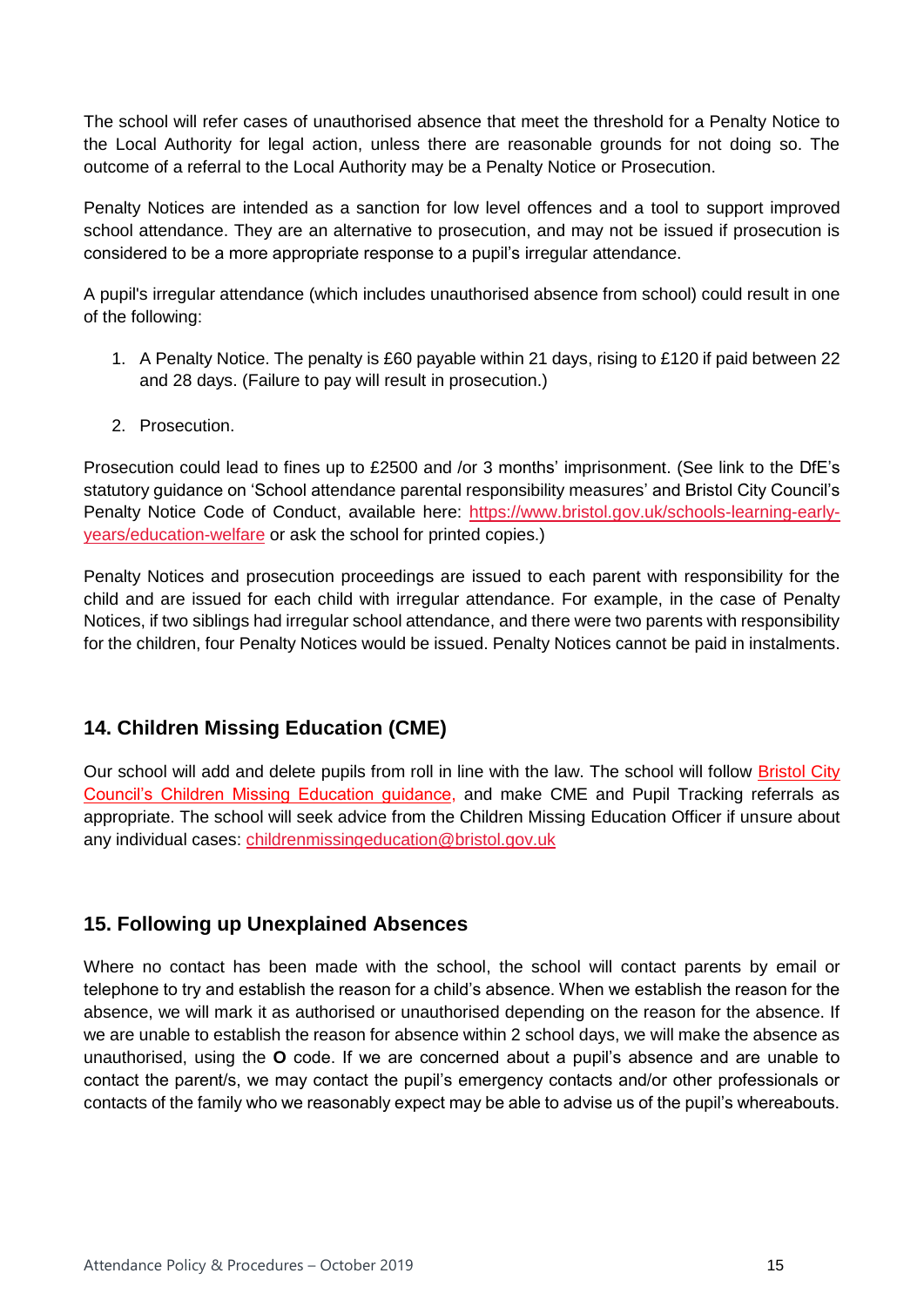### <span id="page-15-0"></span>**16. Reporting to Parents**

We will include details of a pupil's attendance in their tri-annual school reports and provide parents with a copy of their attendance summary for the year in Term 6. If parents wish to see a copy of their child's attendance summary at any other time during the year, they can ask for a printed copy at the school office.

Where a child's attendance drops below 97%, we will review the attendance following the stages below and will write to parents to highlight this, unless there is a good reason not to.



### <span id="page-15-1"></span>**17. Recording Information on Attendance and Reasons for Absence**

All absences are recorded in the school attendance register in our Management Information System, RM Integris as required by the law. Information about the reason for the absence, how it was reported, by whom and any additional information pertinent to the absence may also be recorded.

### <span id="page-15-2"></span>**18. Policy Monitoring Arrangements**

This policy will be reviewed every 2 years by the Headteacher, or more frequently if there are changes to legislation and guidance. At every review, the policy will be shared with the governing body.

### <span id="page-15-3"></span>**19. Links with other policies**

This policy is linked to our Safeguarding Policy, Anti-Bullying Policy, Supporting Pupils with Medical Conditions & Administering Medication Policy and our Home-School Agreement.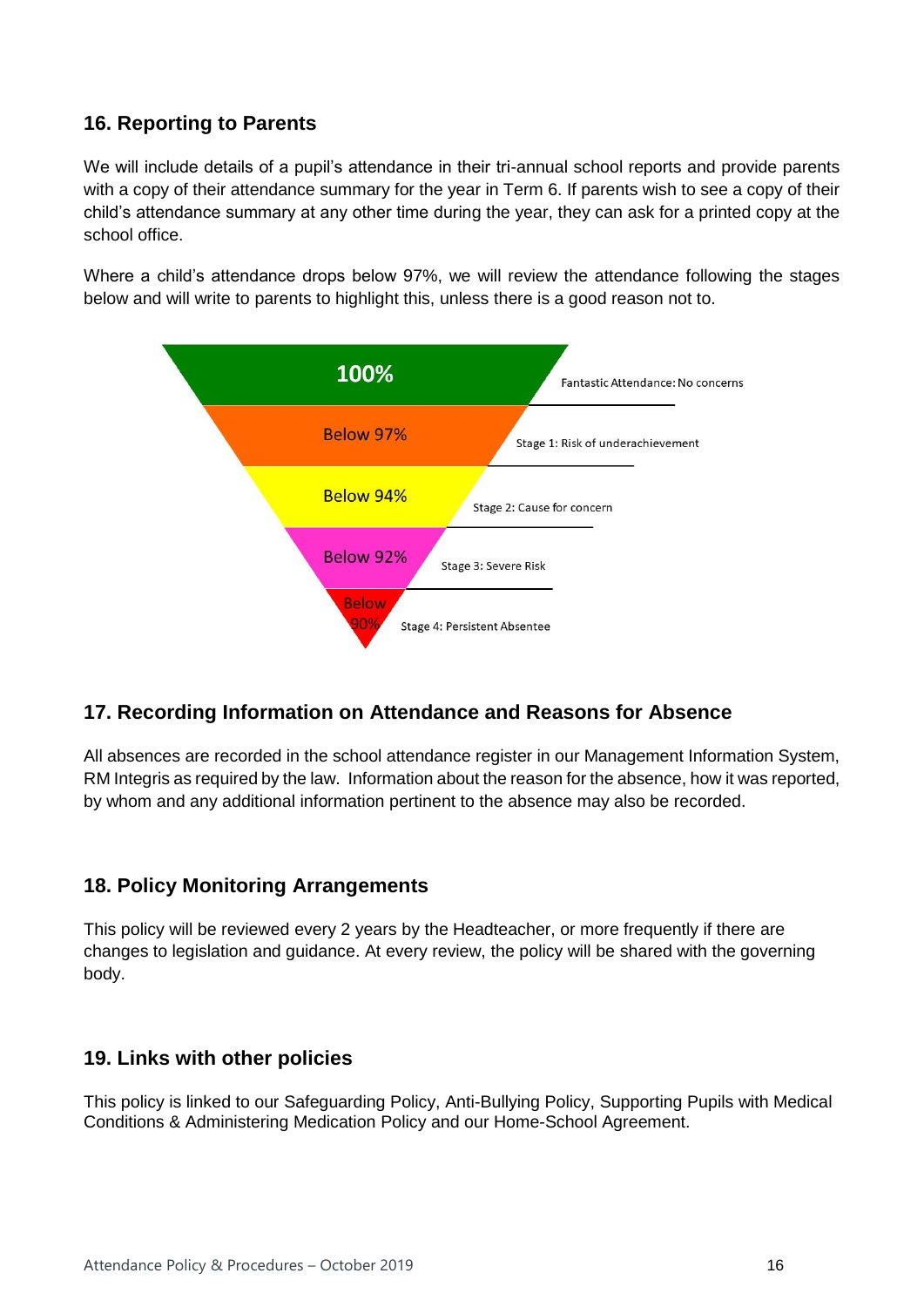#### **Guidance Documents:**

Supporting pupils at school with medical conditions (DfE December 2015) <https://www.gov.uk/government/publications/supporting-pupils-at-school-with-medical-conditions--3>

Education for children with health needs who cannot attend school (DfE January 2013) [https://www.gov.uk/government/publications/education-for-children-with-health-needs-who-cannot](https://www.gov.uk/government/publications/education-for-children-with-health-needs-who-cannot-attend-school)[attend-school](https://www.gov.uk/government/publications/education-for-children-with-health-needs-who-cannot-attend-school)

Keeping children safe in education (DfE September 2019) https://www.gov.uk/government/publications/keeping-children-safe-in-education--2

School Attendance (DfE September 2018) <https://www.gov.uk/government/publications/school-attendance>

School attendance parental responsibility measures (DfE January 2015) [https://www.gov.uk/government/publications/parental-responsibility-measures-for-behaviour-and](https://www.gov.uk/government/publications/parental-responsibility-measures-for-behaviour-and-attendance)[attendance](https://www.gov.uk/government/publications/parental-responsibility-measures-for-behaviour-and-attendance)

School census 2019 (DfE January 2019) <https://www.gov.uk/government/publications/school-level-annual-school-census-2019-guide>

School Exclusion (DfE September 2017) <https://www.gov.uk/government/publications/school-exclusion>

Home to school travel and transport guidance (DfE July 2014) <https://www.gov.uk/government/publications/home-to-school-travel-and-transport-guidance>

Children Missing Education Guidance (Bristol City Council January 2018) <https://www.bristol.gov.uk/schools-learning-early-years/children-missing-education-cme>

Education Penalty Notice Code of Conduct (Bristol City Council September 2018) <https://www.bristol.gov.uk/schools-learning-early-years/education-welfare>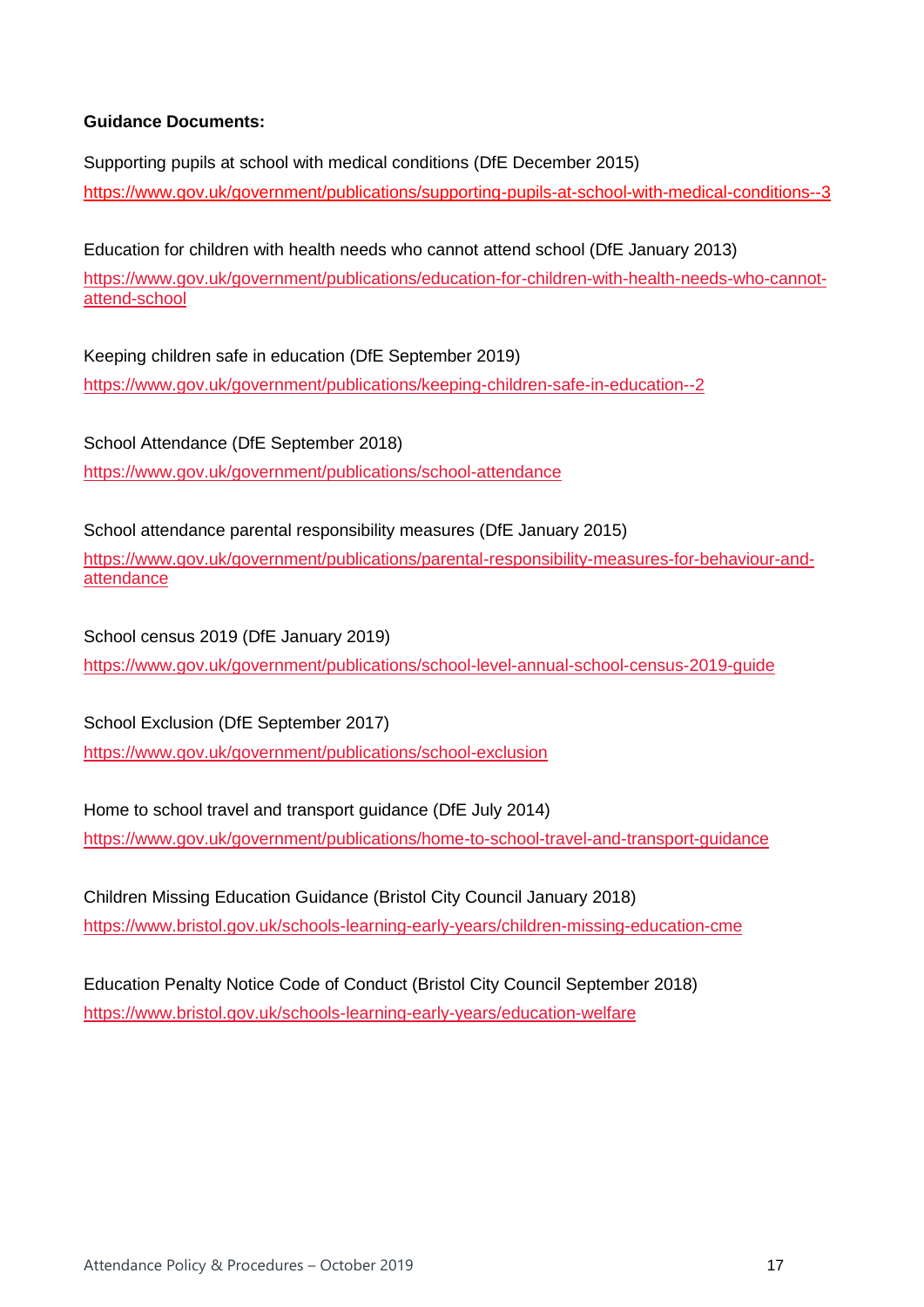# <span id="page-17-0"></span>**APPENDIX 1 – Department for Education (DfE) Attendance Codes**

| <b>CODE</b>  | <b>DESCRIPTION</b>                                                                                                                                                                                                                                                                                                                                                                                                                   | <b>MEANING</b>                         |
|--------------|--------------------------------------------------------------------------------------------------------------------------------------------------------------------------------------------------------------------------------------------------------------------------------------------------------------------------------------------------------------------------------------------------------------------------------------|----------------------------------------|
| $\prime$     | Present (AM)                                                                                                                                                                                                                                                                                                                                                                                                                         | Present                                |
| V            | Present (PM)                                                                                                                                                                                                                                                                                                                                                                                                                         | Present                                |
| B            | Educated off site (NOT Dual registration)                                                                                                                                                                                                                                                                                                                                                                                            | <b>Approved Education Activity</b>     |
| C            | Other Authorised Circumstances (not covered by another<br>appropriate code/description)                                                                                                                                                                                                                                                                                                                                              | Authorised absence                     |
| D            | Dual registration (i.e. present at another school or PRU)                                                                                                                                                                                                                                                                                                                                                                            | Not counted in possible<br>attendances |
| E            | Excluded (no alternative provision made)                                                                                                                                                                                                                                                                                                                                                                                             | Authorised absence                     |
| G            | Family holiday (NOT agreed or days in excess of agreement)                                                                                                                                                                                                                                                                                                                                                                           | Unauthorised absence                   |
| H            | Family holiday (agreed)                                                                                                                                                                                                                                                                                                                                                                                                              | Authorised absence                     |
| Ш            | Illness (NOT medical or dental etc. appointments)                                                                                                                                                                                                                                                                                                                                                                                    | Authorised absence                     |
| J            | Interview                                                                                                                                                                                                                                                                                                                                                                                                                            | <b>Approved Education Activity</b>     |
| L            | Late (before registers closed)                                                                                                                                                                                                                                                                                                                                                                                                       | Present                                |
| M            | Medical/Dental appointments                                                                                                                                                                                                                                                                                                                                                                                                          | Authorised absence                     |
| N            | No reason yet provided for absence                                                                                                                                                                                                                                                                                                                                                                                                   | Unauthorised absence                   |
| O            | Other unauthorised absence (not covered by other codes or<br>descriptions)                                                                                                                                                                                                                                                                                                                                                           | Unauthorised absence                   |
| P            | Approved sporting activity                                                                                                                                                                                                                                                                                                                                                                                                           | <b>Approved Education Activity</b>     |
| R            | Day set aside exclusively for religious observance                                                                                                                                                                                                                                                                                                                                                                                   | Authorised absence                     |
| $\mathbf{s}$ | Study leave                                                                                                                                                                                                                                                                                                                                                                                                                          | Authorised absence                     |
| Т            | Traveller absence                                                                                                                                                                                                                                                                                                                                                                                                                    | Authorised absence                     |
| U            | Late and arrived after the registers closed                                                                                                                                                                                                                                                                                                                                                                                          | Unauthorised absence                   |
| v            | Educational visit or trip                                                                                                                                                                                                                                                                                                                                                                                                            | <b>Approved Education Activity</b>     |
| W            | Work experience (not work based training)                                                                                                                                                                                                                                                                                                                                                                                            | <b>Approved Education Activity</b>     |
| X            | Un-timetabled sessions for non-compulsory school age pupils                                                                                                                                                                                                                                                                                                                                                                          | Not counted in possible<br>attendances |
| Y            | Where the school site, or part of it, is closed due to<br>unavoidable cause; or the transport provided by the school or<br>local authority for pupils (who do not live with walking<br>distance) is not available; or where a local or national<br>emergency has resulted in widespread disruption to travel<br>which has prevented the pupil from attending school; or a<br>pupil is detained in custody for less than four months. | Not counted in possible<br>attendances |
| Z            | Pupil not yet on roll                                                                                                                                                                                                                                                                                                                                                                                                                | Not counted in possible<br>attendances |
| #            | School closed to all pupils                                                                                                                                                                                                                                                                                                                                                                                                          | Not counted in possible<br>attendances |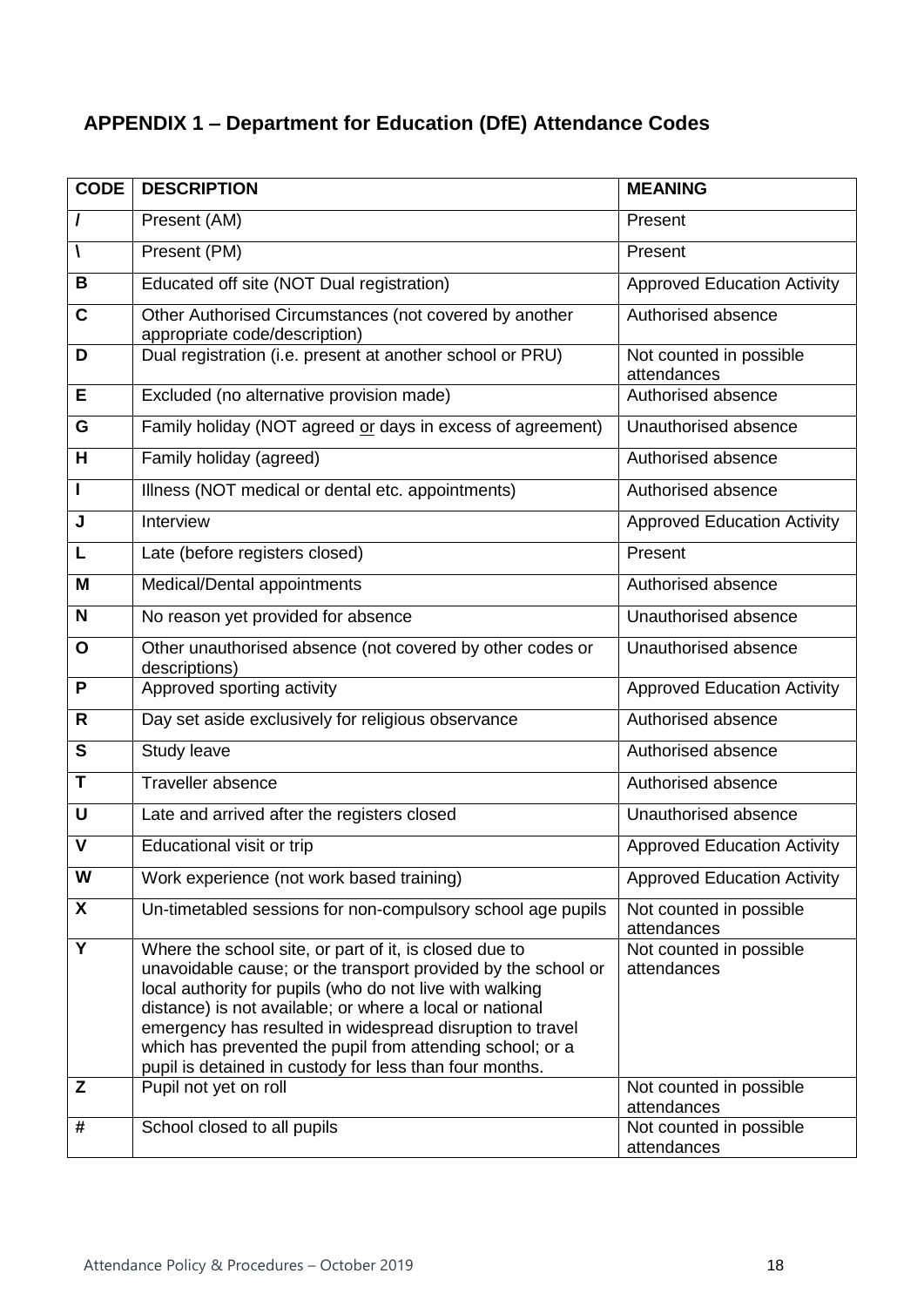### <span id="page-18-0"></span>**APPENDIX 2 – Roles and Responsibilities**

#### **The Governing Board**

The governing board is responsible for monitoring attendance figures for the whole school on a termly basis (6 times a year). It also holds the Headteacher to account for the implementation of this policy.

#### **The Headteacher**

The Headteacher is responsible for ensuring this policy is implemented consistently across the school, and for monitoring school-level absence data and reporting it to governors.

The Headteacher also supports other staff in monitoring the attendance of individual pupils and issues fixed-penalty notices, where necessary.

#### **Attendance Team**

The Attendance Team consists of the Family Support Worker, Data Manager and Administration Assistant (Data). They will meet as a team at least once per term to monitor and review attendance across the school – for individual pupils, vulnerable groups and the whole school.

During their meetings, the Attendance Team will identify children whose attendance is a cause for concern and put attendance interventions in place as necessary. Depending on the level of concern, the Attendance Team will involve class teachers and Pastoral Leaders and co-ordinate meetings with parents. In some cases, parents will be asked to meet with the Family Support Worker and formal action plan will be produced in the form of an Attendance Contract.

### **Family Support Worker and Deputy Designated Safeguarding Lead (DDSL)**

Within the Attendance Team, the Family Support Worker will focus on safeguarding and how attendance links to wider safeguarding concerns. As DDSL, the Family Support Worker will take concerns of the Attendance Team to the school's weekly Safeguarding Team meetings. The Family Support Worker will also be the point of contact for parents who have their own concerns about their child's attendance and will meet with parents as and when necessary to share attendance concerns and produce action plans and attendance contracts.

The Family Support Worker will also liaise with external agencies and make referrals to them as required.

#### **Data Manager**

The Data Manager monitors attendance data at the school and individual pupil level, reports concerns about attendance to the Headteacher and Designated Safeguarding Lead (DSL) as appropriate, co-ordinates requests for Term-time Leave of Absence and advises the Headteacher as required.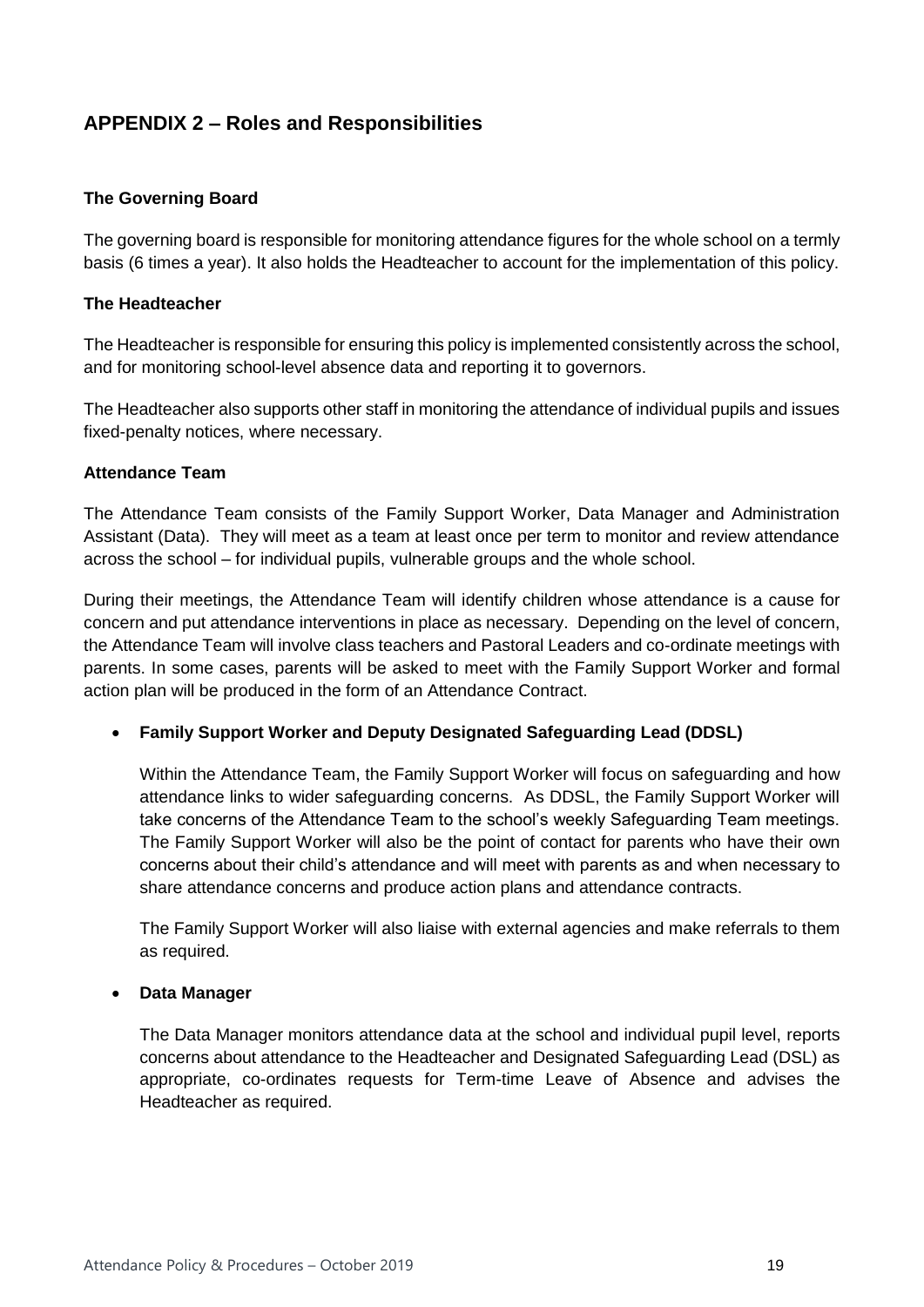#### **Administration Assistant (Data)**

The Administration Assistant is responsible for ensuring that the daily registers are completed accurately and on time, recording the reasons for absences and reporting any concerns or patterns of absence to the Attendance Team.

#### **Class Teachers:**

Class teachers are responsible for recording attendance on a daily basis, using the correct codes, and submitting this information to the school office. Where there are attendance concerns, either raised by the class teacher themselves or by the Attendance Team, they will 'check-in' with the pupil to find out about any reasons for absence as part of their responsibilities under our school's Safeguarding Policy.

Class teachers will also be asked to meet with parents whose child has a falling level of attendance and is flagged as a concern by the Attendance Team. This will usually be a stage 1 meeting, where attendance has fallen below 97% without genuine reasons for the absences.

#### **Pastoral Leaders:**

Where there are wider concerns about a child's attendance or when a parent has already met with a class teacher to discuss attendance concerns but there has been limited or no improvement in that child's attendance, they may be asked to meet with the Pastoral Leader to discuss the concerns further.

Pastoral Leaders will also support class teachers and offer advice.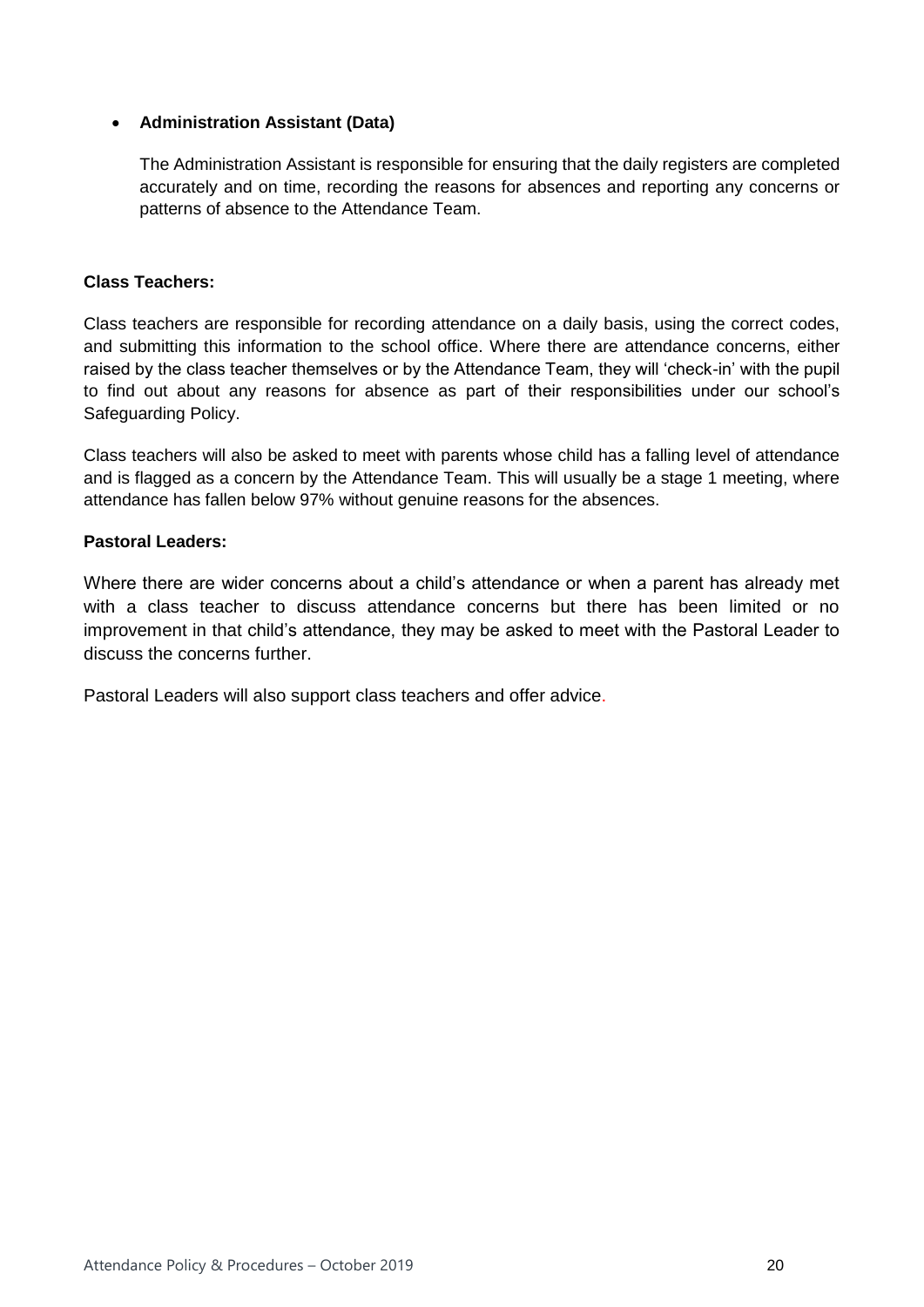### <span id="page-20-0"></span>**APPENDIX 3 – Leave of Absence Request Form**



As per current regulations, DfE advice on school attendance (2013) and the school's Attendance Policy, we would like to advise you that the Headteacher may not grant any Leave of Absence in term time unless **exceptional circumstances** exist. By exceptional we mean rare, significant, **unavoidable** and short.By unavoidable, we mean an event that could not reasonably be arranged at another time.

The Headteacher will not normally consider any of the reasons below as an Exceptional Circumstance and any requests for a Leave of Absence for these reasons will not normally be authorised and may result in Penalty Notices being issued to parents/carers:

- Family holiday or holiday to visit relatives
- Cheaper cost of a holiday / flights / accommodation during term-time than during the school holidays
- Availability of the desired holiday accommodation or location
- Weather conditions in the desired holiday location
- A holiday being booked by or paid for by someone else as a gift
- Overlapping a holiday with the beginning or end of a school holiday period
- Attending a wedding (including if that wedding is taking place abroad)
- Parents inability to secure a holiday from work during school holiday periods

Please note that this list is not exhaustive

**It is a legal requirement for parents/carers to obtain the permission of the Headteacher before removing their child from school in order to take any leave in term time.** In order to make a request for a term-time absence, you must have Parental Responsibility and be the parent/carer with whom the child normally lives.

The School will assess each request on an individual basis, considering the impact that missing school will have on the child's education and any special circumstances of which we are made aware, e.g. the bereavement of a close family member, the needs of the families of service personnel, or the need for time together to recover from trauma or crisis. The School will determine the number of school days a child can be away from school if the request is granted.

If an absence request is granted, it will be recorded as 'authorised absence'. If a parent/carer takes their child out of school without permission this will count as an 'unauthorised absence'. Penalty Notices can be issued to parents of children with unauthorised absence. Penalty Notices are issued to each parent of each child.

Under section 444 of the Education Act 1996, if a child of compulsory school age, who is a registered pupil at a school, fails to attend regularly at the school his/her parent(s) are guilty of an offence. The Education Welfare Service may take formal action against you, as parent, for failure to comply with the law. Please note that penalty notices are issued as an alternative to prosecution, and may not be issued if prosecution is considered to be a more appropriate response to your child's irregular attendance. Therefore, your child's irregular attendance (which includes unauthorised absences from school) could result in one of the following:

- 1. A Penalty Notice. The penalty is £60 per parent, per child, payable within 21 days, rising to £120 per parent, per child if paid between 22 and 28 days. (Failure to pay may result in prosecution for the offence of failing to ensure their child's regular attendance at school.
- 2. Prosecution which could lead to fines up to £2500 and /or 3 months' imprisonment.

The application must be made **in advance** using the form found on the reverse this letter**.** If you require additional space, please continue on a separate piece of paper or attach a letter outlining the reason for the requested absence and any exceptional circumstances you wish the Headteacher to consider. Retrospective requests will not be considered. **Please return this form to the school office no less than 10 school days before the absence is due to start.**

This Leave of Absence Request Form should be read in conjunction with the school's Attendance Policy which is available on request from the school office or can be downloaded from the school website: [www.abhps.com/policies](http://www.abhps.com/policies)